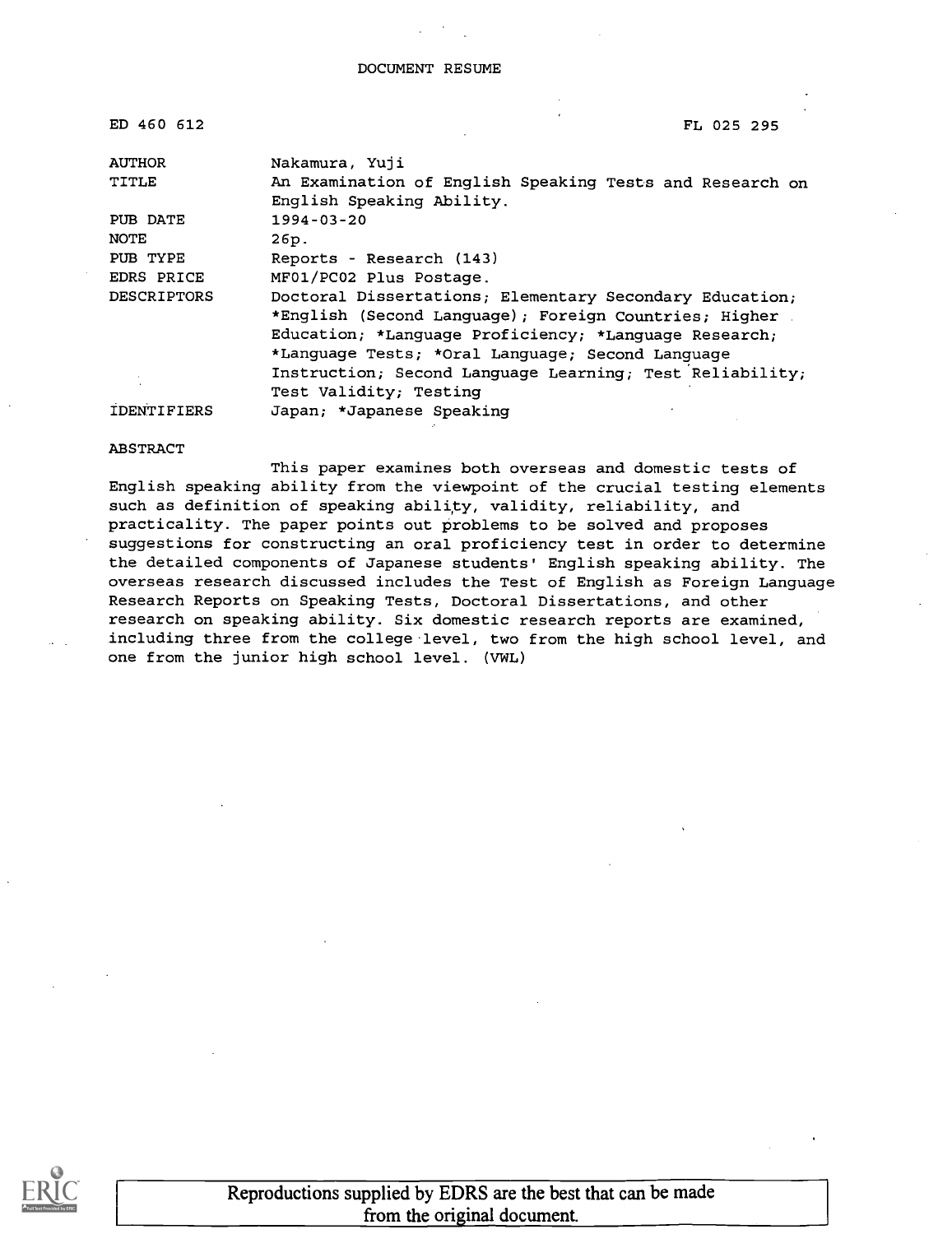Yuji Nakamura

PERMISSION TO REPRODUCE AND DISSEMINATE THIS MATERIAL HAS BEEN GRANTED BY

512<br>-

 $\alpha$ 

TO THE EDUCATIONAL RESOURCES INFORMATION CENTER (ERIC)

COPY AVAILABLE

1

U.S. DEPARTMENT OF EDUCATION Office of Educational Research and Improvement EDUCATIONAL RESOURCES INFORMATION<br>CENTER (ERIC)<br>ID This document has been reproduced as

received from the person or organization originating it.

0 Minor changes have been made to improve reproduction quality.

Points of view or opinions stated in this document do not necessarily represent official OERI position or policy.

\A0 紀要 第26号 抜刷 平成 6 年 3 月 20 日 発行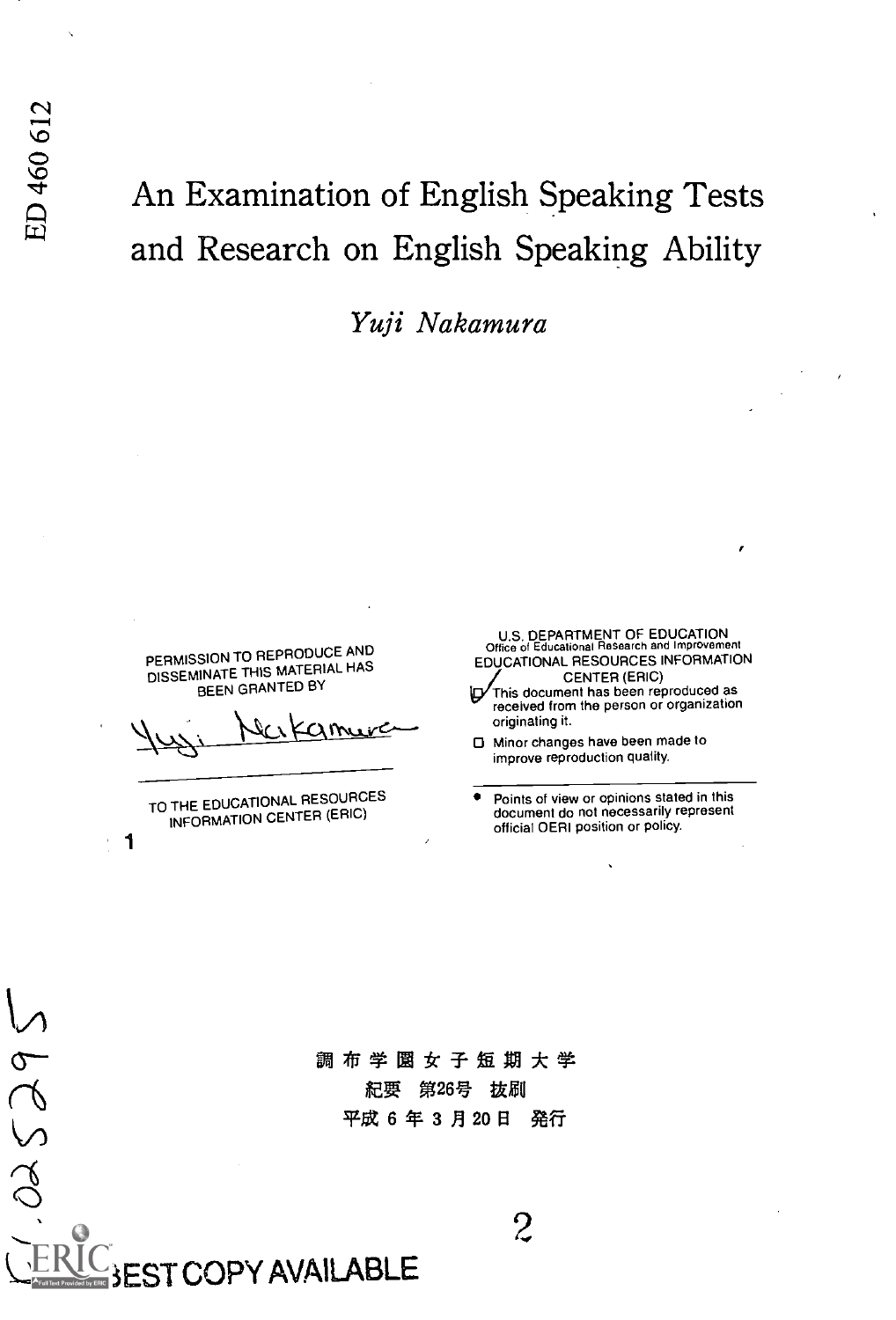### Yuji Nakamura

This paper examines both overseas and domestic tests of English speaking ability plus the research on the measurement of English speaking ability from the viewpoint of the crucial testing elements such as definition of speaking ability, validity, reliability and practicality. Eventually it points out problems to be solved and proposes suggestions for constructing an oral proficiency test in order to determine the detailed components of Japanese students' English speaking ability.

The overseas tests we shall examine are : ILR, TSE, ACTFL, PET, Pre- PET, ARELS, RSA, Ilyin Oral Interview Test, Upshur's Oral Communication Test and TOEIC. For the description of these tests, Davies and West (1989), and Alderson, Krahnke and Stansfield (1987) will occasionally be referred to. The domestic test we will examine is : STEP (EIKEN) Test (Ist Grade, Pre-lst Grade, 2nd Grade and 3rd Grade).

The overseas research we will discuss includes TOEFL Research Reports on Speaking Tests, Doctoral Dissertations, and other research on speaking ability. There are six domestic research reports we will examine (three from the college level, two from the high school level, one from the junior high school level).

#### 1. Overseas Tests of Speaking Ability

- 1.1 Direct Speaking Tests
- 1) Cambridge Local Examinations

The University of Cambridge Local Examinations Syndicate conducts six Examinations in English as a Foreign Language and each has a speaking test in the form of an interview. They are listed in the order of descending difficulty as follows :



3ì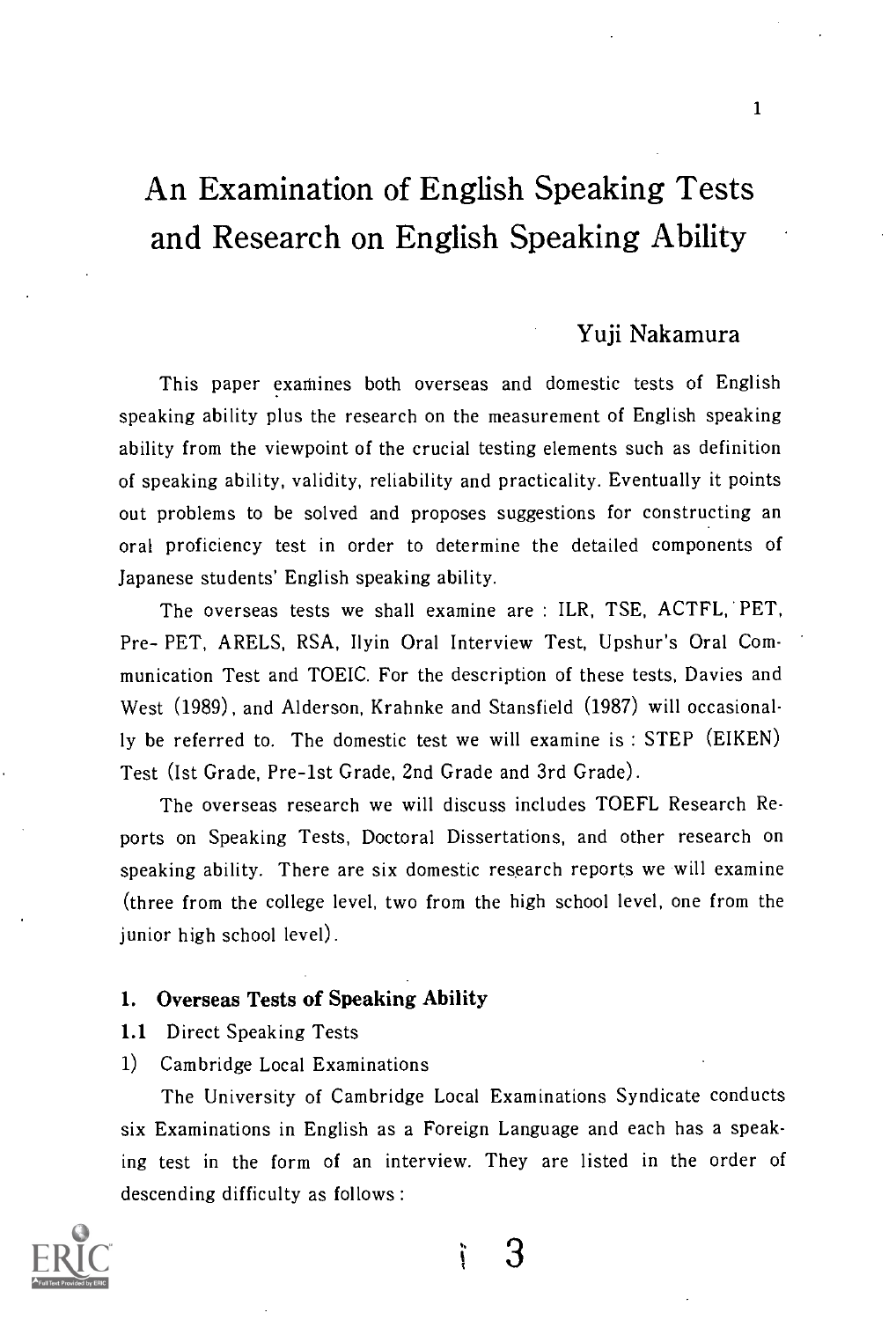- 2
	- (1) Diploma of English Studies (DES)
	- (2) Certificate of Proficiency in English (CPE)
	- (3) Certificate in English for International Communication (CEIC)
	- (4) First Certificate in English (FCE)
	- (5) Preliminary English Test (PET)
	- (6) Pre-Preliminary English Test (Pre-PET)

Among these six, the first four tests (DES, CPE, CEIC and FCE) are not relevant as a review work for the present test because their target population is more proficient than the candidates we are concerned with. For example, the FCE test which is the lowest level among these four is suitable for candidates whose TOEFL score is over 500. Also, it is relevant for those who wish to work in English as the medium of communication at a functional level, which is an unrealistic level to expect with the students the present research is concerned with.

Although both PET and Pre-PET have an interview test as a speaking test, they are administered differently. The PET interview test is conducted by a native speaker of English to all the candidates, whereas the Pre-PET interview test is conducted by Japanese raters to those candidates who passed the written test.

In the PET interview, the candidate must perform functions and tasks such as :

- (1) self-introduction
- $(2)$  giving information about things
- (3) giving directions
- (4) talking about time
- (5) role-playing in a task-based situation

A native English speaking rater evaluates the candidates' speaking ability through the 12-minute interaction. In order to keep reasonable inter-rater reliability, there is a training session for all the raters.

The Pre- PET test intentionally targets Japanese students with some consideration of the English teaching and learning situation in Japan. In the interview test, which is in fact a role play test, the candidate plays one role and asks questions of one Japanese rater and answers questions from

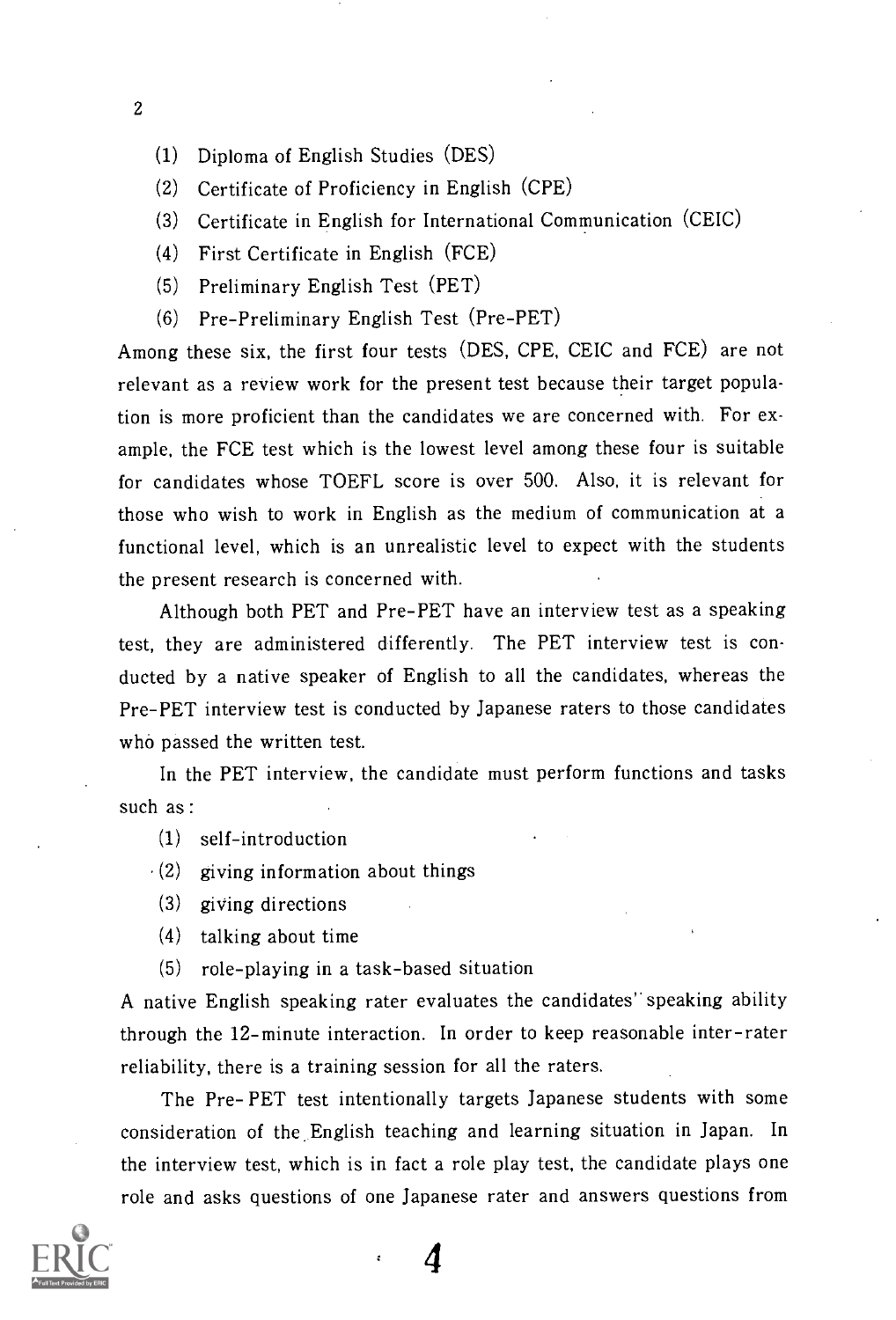the other Japanese rater. The raters are in separate rooms and the candidate is given some preparation time after he/she receives a card description of the role. The whole process takes about six or seven minutes. This is a highly controlled role play and time-limited test.

In summary, among the six Cambridge tests, the speaking part of two tests (PET and Pre-PET) can be applicable to the assessment of Japanese students' speaking ability at the level we are concerned with.

However, both have drawbacks. PET is conducted and assessed by native speakers of English ; thus, Japanese teachers might have difficulty in applying the test in a classroom situation.

 $Pre<sub>7</sub> PET$  is easy to administer in the classroom situation since it is evaluated by Japanese raters. Nevertheless, there is some doubt if only the role play which is highly controlled can be used to adequately measure the students' speaking ability.

One of the biggest problems for the Pre-PET test is that the beginning level students who do not do well in the written tests cannot take even the lowest Pre-PET test, because it has a cut off point in the written test to select the candidates for the role play test.

On the other hand, the merit of Cambridge tests is its new insight toward the concept of speaking ability. A new idea of notions and functions from Communicative Competence is well presented in the tasks and elicitation techniques.

#### 2) ILR, ACTFL and TOEIC

The Interagency Language Roundtable (ILR) Oral Proficiency Interview (OPI) , which was formerly known as the Foreign Service Institute Oral Proficiency Interview (FSIOPI) , is designed to measure oral English language skills of adolescents and educated adults.

The American Council on the Teaching of Foreign Languages (ACTFL) and Educational Testing Service (ETS) Proficiency Guidelines are derivative scales.

The difference between the ILR and the ACTFL is the scale of the assessment shown in Table 1

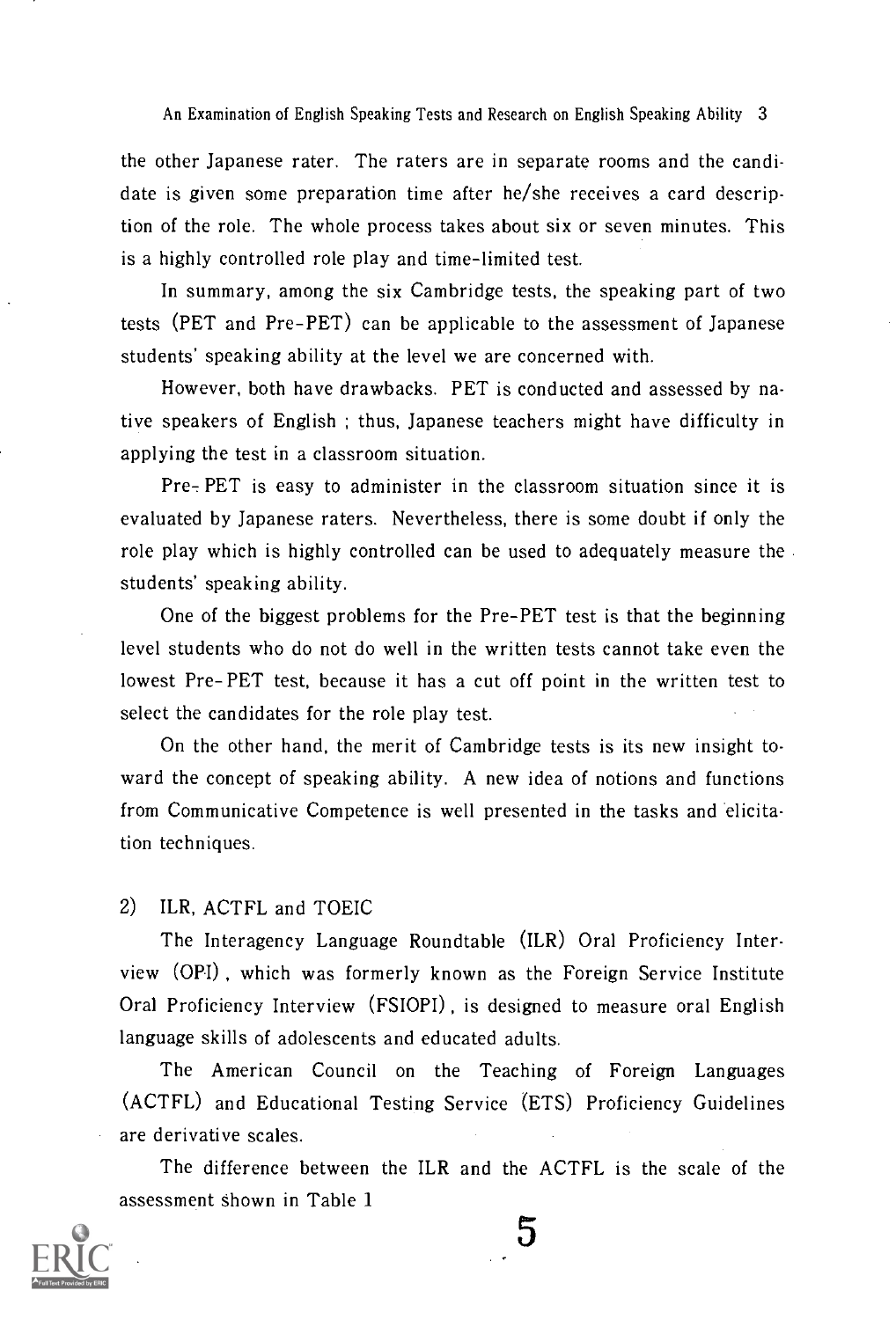| <b>ACTFL SCALE</b> | <b>ILR SCALE</b>         |
|--------------------|--------------------------|
|                    | 5                        |
|                    | Native or bilingual      |
|                    | proficiency              |
|                    | $4+$                     |
| Superior           | Distinguished            |
|                    | proficiency              |
|                    | $3+$                     |
|                    | Professional working     |
|                    | proficiency              |
| Advanced High      | $2+$                     |
|                    | 2                        |
| Advanced           | Limited working          |
|                    | proficiency              |
| Intermediate High  | $1+$                     |
| Intermediate Mid   | 1                        |
| Intermediate Low   | Survival proficiency     |
| Novice High        | $0+$                     |
| Novice Mid         | 0                        |
| Novice Low         | No practical proficiency |

Table 1 Comparison between ILR Scale and ACTFL Scale

In each scale, the responses by the candidate are scored holistically by a trained interviewer within a 10 to 40 minutes period.

The interview part of Test of English for International Communication (TOEIC), which is designed to assess the English language speaking ability of adult non-native speakers of English in commerce and industry, was also developed by ETS. Thus, there can be a close similarity among these interview tests. However, the TOEIC interview test can be taken only by those who are among top two ranks in five (A B C D E) in the preliminary written multiple-choice test.

The weakest point of these three interview tests (or scales) is that



6

 $\tilde{\mathbf{q}}$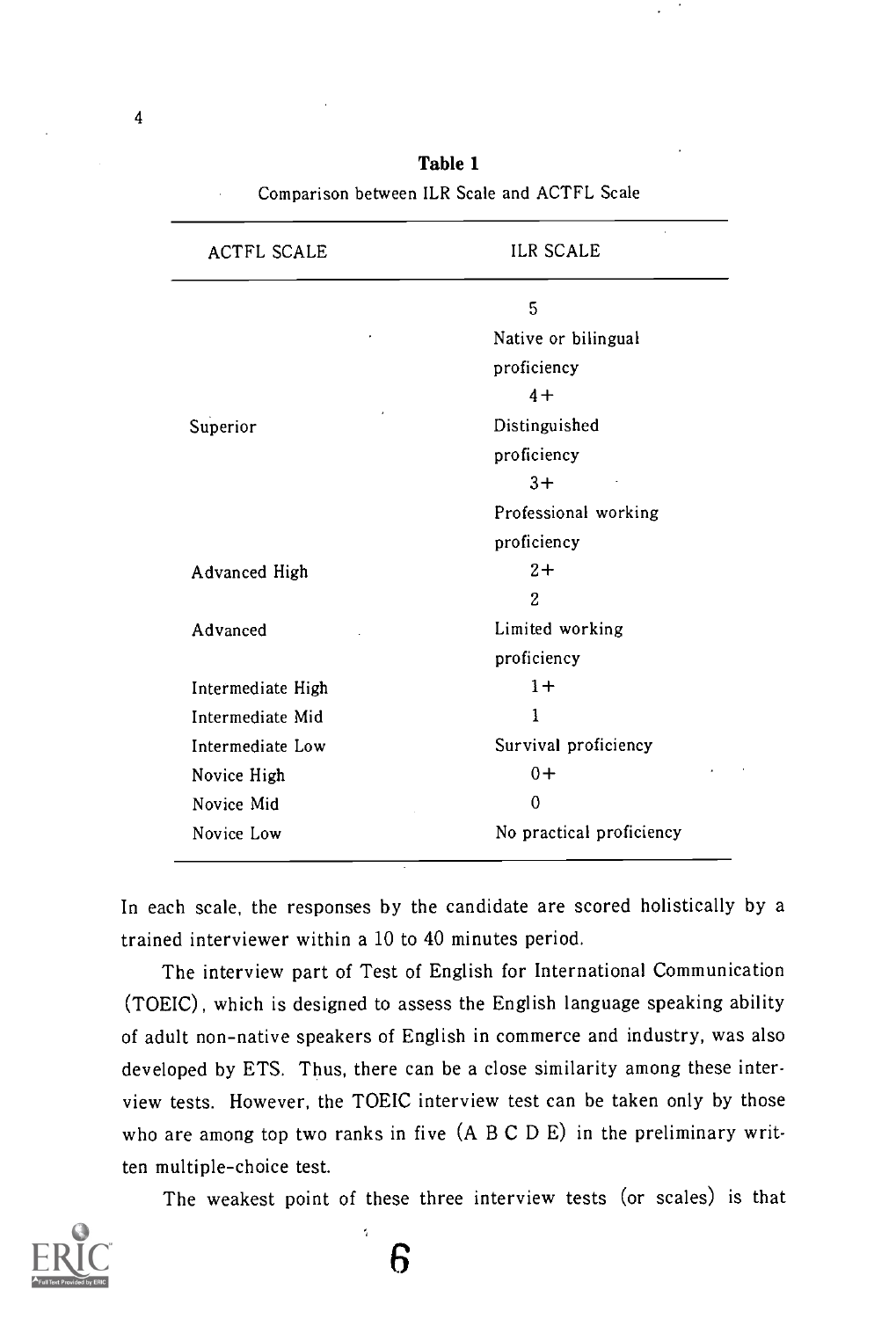none of them (ACTFL, ILR, TOEIC) are designed to adequately discriminate among lower level students.

Practicality and reliability are problems as well. We need native speakers as raters, which is not realistic in our daily situations at school ; besides, the extensive training of raters is necessary to keep a high interrater reliability even though it is time-consuming and expensive.

Be that as it may, the interview test has a high face validity because it requires examinees to use spoken language.

In summary, the Oral Proficiency Interview tests (in the ILR scale, in the ACTFL scale and in the TOEIC test) are not relevant for the lower/intermediate Japanese students.

Although several problem areas of the interview tests of these three scales are pointed out, the ACTFL Guidelines offer the present researcher a valuable new dimension of speaking tests which includes the current theoretical aspects of Communicative Competence as shown in Table 2.

| 1. | Fluency                                  |
|----|------------------------------------------|
|    | 2. Grammar                               |
|    | 3. Pragmatic Competence                  |
|    | $\ddot{\phantom{1}}$<br>4. Pronunciation |
| 5. | Sociolinguistic Competence               |
|    | 6. Vocabulary                            |

Table 2 Example for Superior Level

Among these six aspects, fluency, grammar, pronunciation and vocabulary are the ones traditionally included in the speaking test. However, Pragmatic Competence (confident use of various conversation management devices) and Sociolinguistic Competence (appropriate use of the major registers) are apparently derived from the idea of current theoretical framework of communicative competence.

3) Royal Society of Arts Examinations

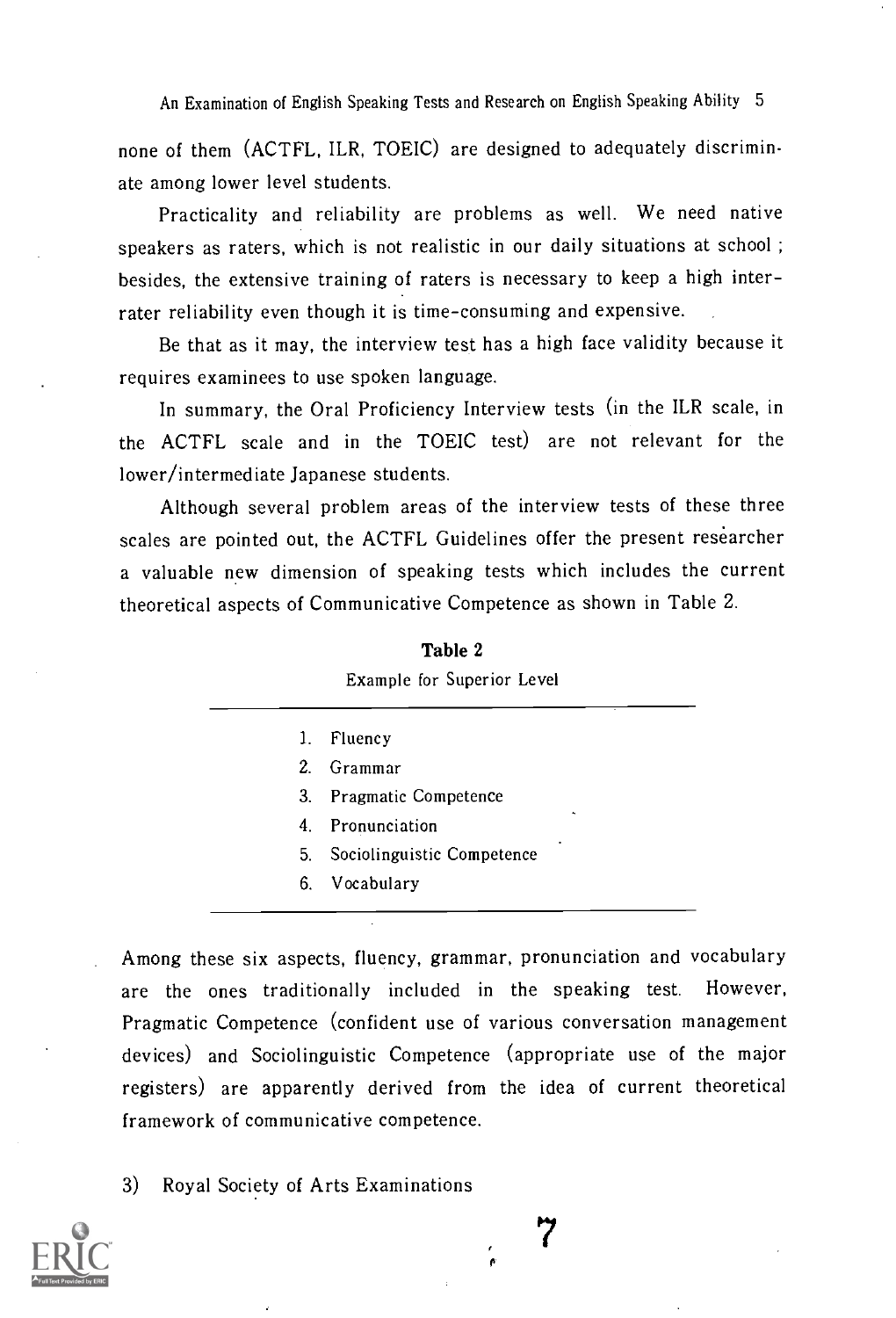The Royal Society of Arts Examination Board offers Examinations in the Communicative Use of English as a Foreign Language (RSACUFL) for adults non- native speakers primarily in Great Britain but also for ESL/EFL speakers outside of Great Britain at the basic, intermediate and advanced levels.

There are four components in the test and one of them is the Test of Oral Interaction. The aim of this interaction test is to be wholly authentic and to make language testing more communicative (Ogasawara 1987, Hargreaves 1987) , which is a recommendable goal for the present test as well. The interaction test has three parts :

### Part 1: interaction between the candidate and the examiner (interlocuter)

Part 2: interaction between candidates

Part 3: a report from the candidate to the examiner (interlocuter) These three parts give the impression that this test stresses the authentic situation of the interaction.

Moreover, the description of the skills and the description of the levels of the test introduce new terms such as appropriacy, range, flexibility, size which are new aspects in the field of assessing oral proficiency.

However, for practical reasons such as the necessity of having native raters and the need of training of raters (native speakers) to keep a high reliability, this RSA test cannot be recommended to Japanese classroom teachers.

4) Ilyin Oral Interview Test and Upshur's Oral Communication Test

The Ilyin Oral Interview Test was developed by Donna Ilyin and is designed to assess oral proficiency in English in a controlled picture sequence situation and to provide diagnostic information on individual performance.

Upshur's Oral Communication Test is also conducted with pictures, and it is a very structured test similar to the Ilyin Test.

One of the significant features of these tests (Ilyin Test and Upshur's Test) is that they discriminate particularly well among lower or beginning level candidates. Furthermore, they are both easy to administer.

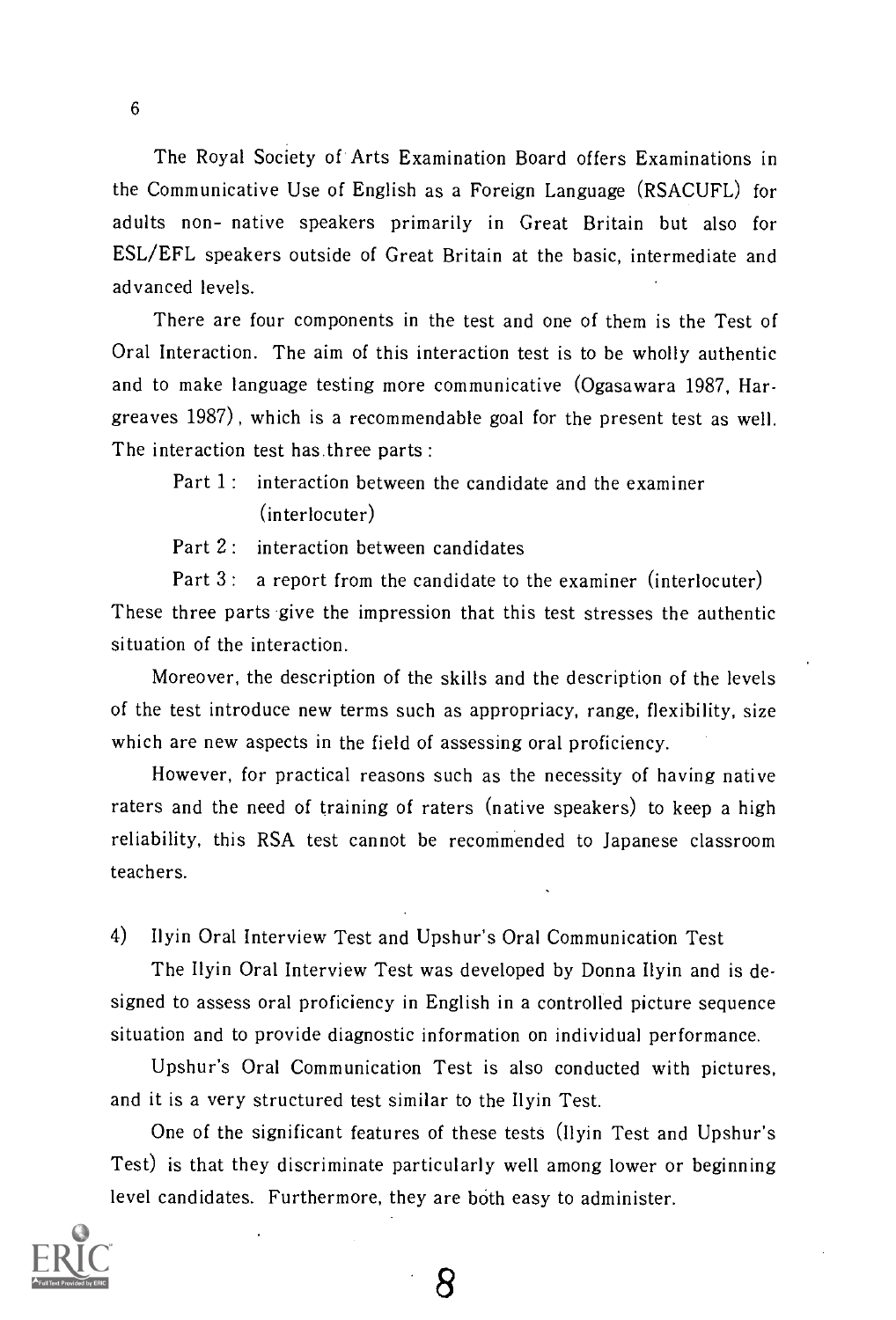In addition, they have the merits of being a picture oriented test :

- 1) the picture gives something to talk about
- 2) the picture leads candidates into a narration

However, they have weaknesses as well. Tests users have concluded that raters should be trained more carefully in order to keep the interrater reliability high.

Upshur's test itself has weaknesses :

1) the time limitation to the candidate

2) no chronological or semantic relation among the four pictures The Ilyin oral interview test is weak in that the test is an extreme case of overconcern for reliability but a denial of the natural flow of human interaction (Ogasawara 1987).

In summary, the picture device in these tests is recommendable especially to elicit responses from lower/ intermediate level students and to dis: criminate among them effectively. The present researcher has adopted the picture (visual-material) description technique in his research. Nevertheless, too much concern for reliability and too much control of the procedure will cause the flow of the interaction to be unnatural. Eventually, these problematic factors will lead the test task to become a non- authentic one. Therefore, we should remember that the more natural the language sample elicited, the greater the possibility of assessing the candidates' real speaking ability (Gonzalez 1990).

#### 1.2 Semi-Direct Speaking Tests

1) TSE (Test of Spoken English)

The Test of Spoken English (TSE) was developed by Educational Testing Service (ETS) and is designed as a semidirect measurement of oral English skills of adults, especially graduate students and professionals whose native language is not English.

Like the TOEFL (Test of English as a Foreign Language) test, the TSE is administered at testing centers around the world by ETS or its representatives.

The test takes approximately 30 minutes and the candidates' answers



 $\mathbf{V}^{\text{in}}$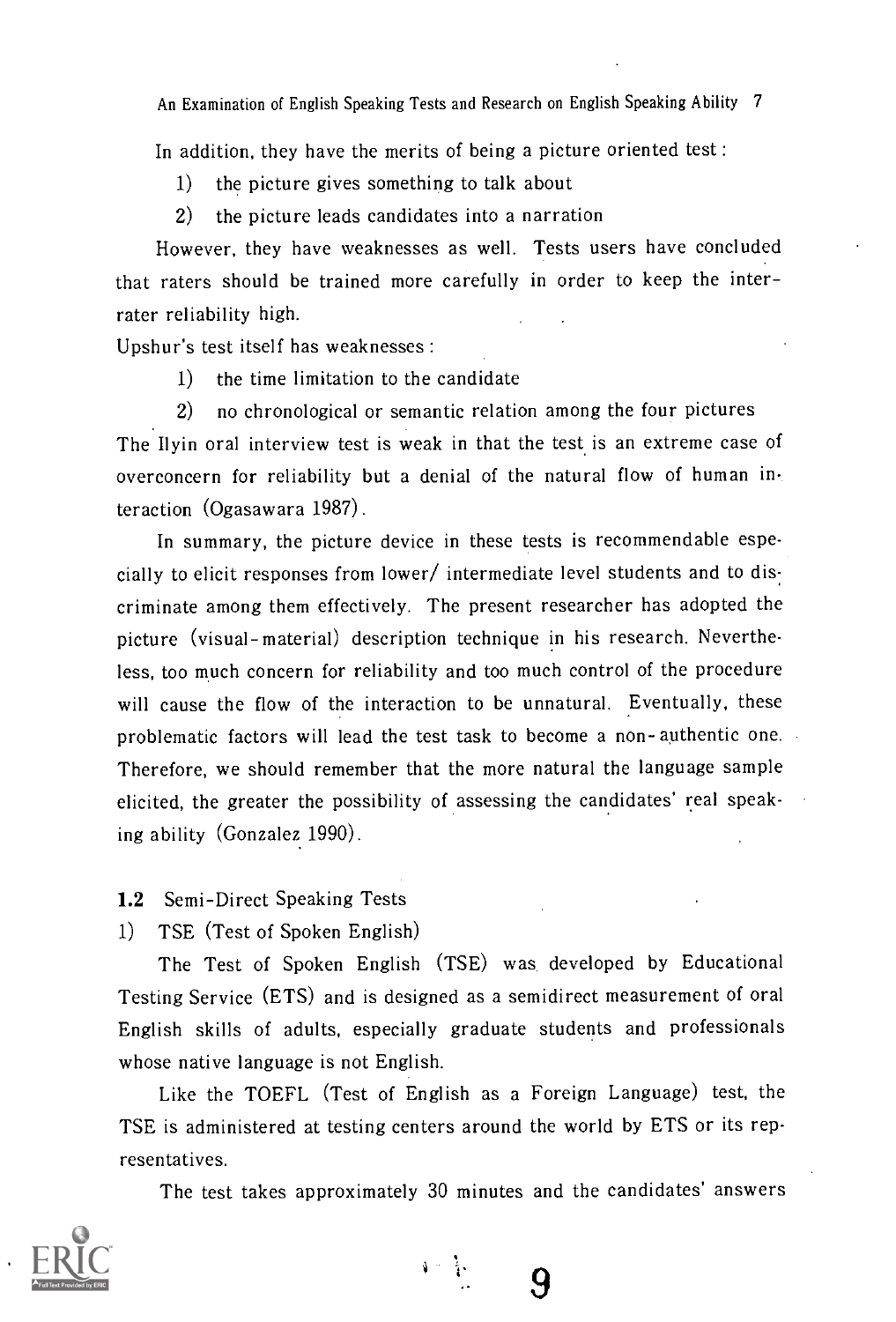are recorded on tape. The questions are either printed or recorded. The questions used in the test are divided into seven sections in which test takers are asked :

- (1) to answer questions about themselves
- (2) to read printed passages aloud
- (3) to complete partial sentences
- (4) to construct a story from a series of pictures
- (5) to answer questions about a single picture
- (6) to answer questions on general topics
- (7) to give a short presentation as if they were speaking to a group of students

The results (the test tapes) are scored by trained raters at ETS in four categories (fluency, pronunciation, grammar and overall comprehensibility) using two different scales ( 0.0 to 3.0 for fluency, pronunciation and grammar ; 0 to 300 for overall comprehensibility).

The TSE has strengths as follows :

- (1) It has a greater face validity than paper and pencil tests (which are usually used in an academic setting to evaluate speaking ability or pronunciation).
- (2) It has a greater administrative convenience than direct measurements such as ILROPI, ACTFLOPI:

However, it has to be pointed out that the TSE has three weaknesses as a speaking test for evaluating the speaking ability of Japanese students :

- (1) The theoretical construct is not clear : what theoretical framework is the TSE based on or where can we see the concrete examples of sociolinguistic competence, etc.?
- $(2)$  Its cost is high.
- The target is so high that it cannot discriminate among lower level (3) Japanese students : the TSE is appropriate only for advanced level candidates.

### 2) ARELS Oral Examinations

The Association of Recognized English Language Schools Examinations

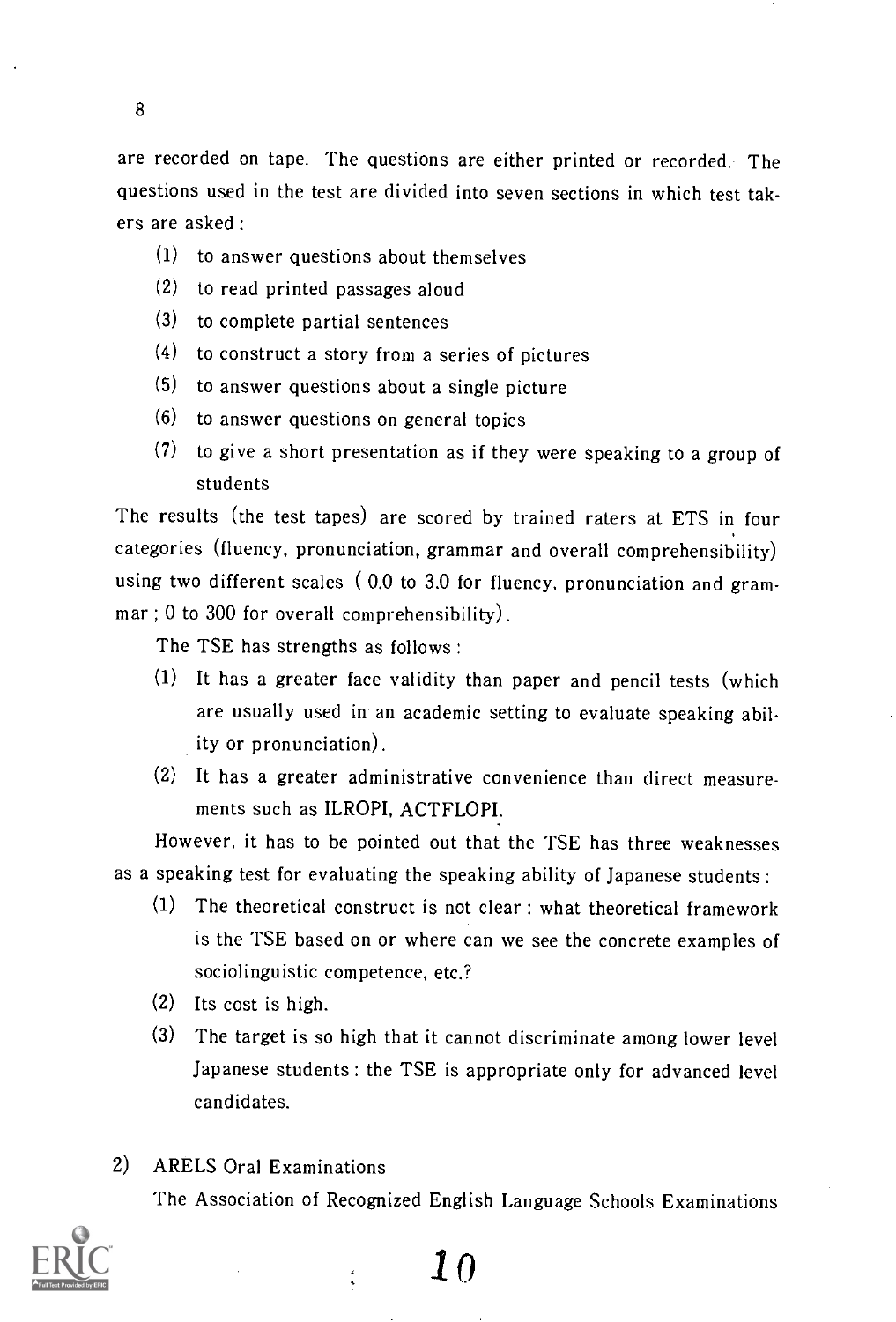Trust developed Oral Examinations (called ARELS Oral Examinations) at three levels-Preliminary/Junior, Higher and Diploma.

All of these examinations are conducted in the language laboratory. Candidates anywhere in the world listen to identical master tapes, and their responses are recorded on personal tapes, which are sent in for marking.

The two higher levels (Higher and Diploma) are only suitable for intermediate and higher level students, in other words, higher than the Council of Europe "Threshold" level (van Ek and Alexander 1975).

The preliminary level is approximately the Council of Europe "Waystage" level and suitable for lower/intermediate students.

The speaking part in these levels includes the following tasks :

- (1) making appropriate responses
- (2) reading aloud, text or part of dialogue
- (3) narrating story from picture cues
- (4) describing a picture
- (5) giving a short talk on a chosen topic
- (6) answering comprehension questions on a recorded text or dialogue
- (7) summarizing a recorded passage
- (8) sentence transformation and question formation
- (9) interpreting stress and intonation patterns

There is always the criticism of a semi-direct speaking test like the ARELS Oral Examination which is conducted wholly on tape, of whether the interaction on tape can possibly be a natural communication from the viewpoint of authenticity.

However, the ARELS type semi- direct examination has many strengths :

- (1) we can conduct the test under the same conditions at one time to a large number of people
- (2) we can obtain a variety of a candidate's answers from various tasks and sub-tasks
- (3) a variety of tasks can help construct a detailed definition of speaking ability
- (4) we can obtain native speakers' criteria/evaluation of speaking



 $\frac{1}{1}$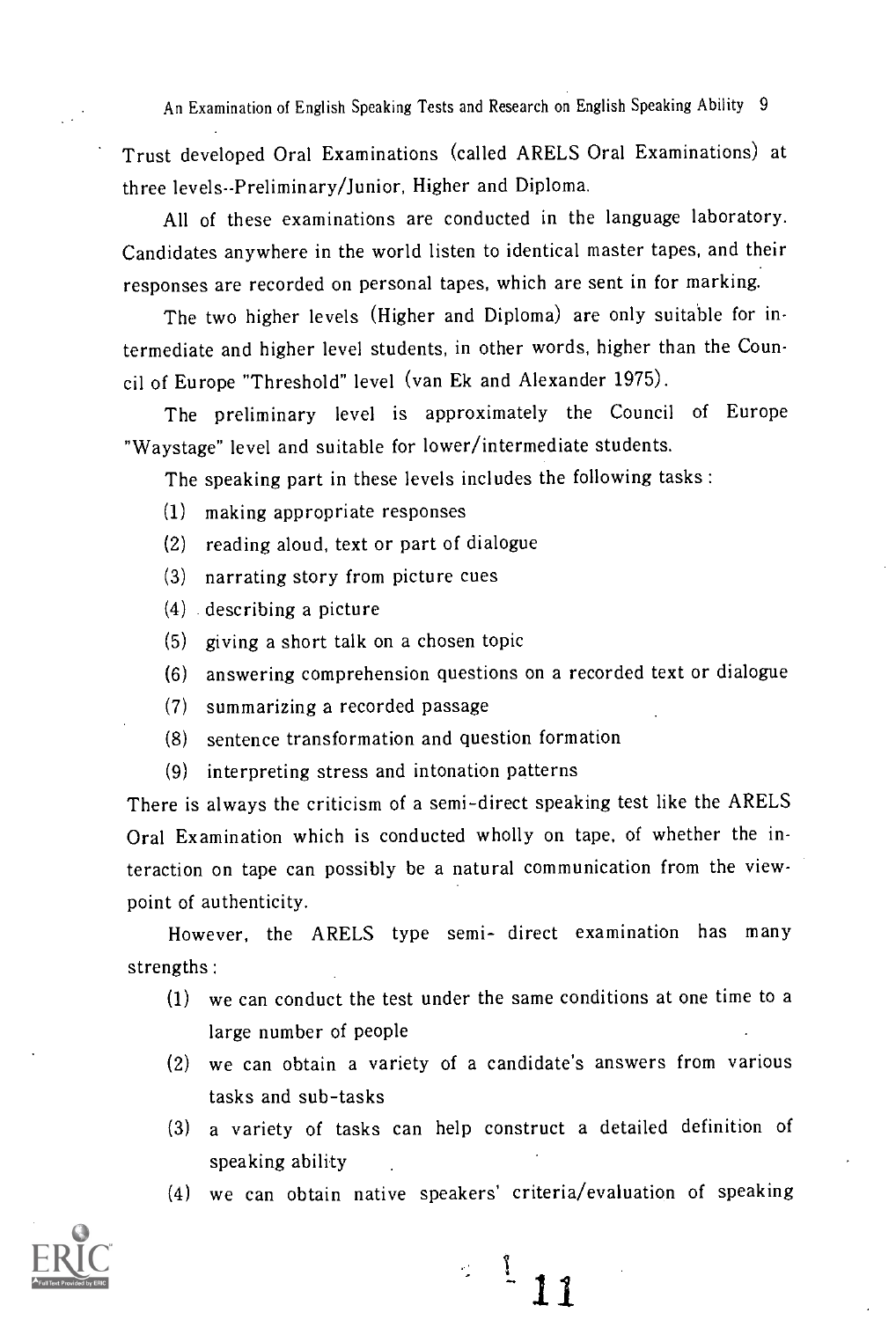ability purely through the tape without any, visual distractors

#### 2. Existing Domestic Test of Speaking Ability–STEP Test

The Society for Testing English Proficiency (STEP) has developed tests for assessing Japanese candidates' English proficiency. There are six grades-lst Grade, Pre-1st Grade, 2nd Grade, 3rd Grade, 4th Grade and 5th Grade. The 1st to 3rd Grades have supplemental secondary speaking tests.

In the 1st Grade test, the speaking test is conducted through public speaking and two raters (including one native English speaker) assess the Content (content, accuracy, quantity) and Delivery (pronunciation, intonation, grammar and narration) of the speech.

In the Pre-1st secondary speaking test, the candidate should perform picture narration and question-answer activities. His or her pronunciation, fluency, vocabulary, grammar and content are evaluated in the picture narration. In the question-answer activities, the accuracy of the grammar and the content, the naturalness of the voice, etc., are evaluated holistically. All the performances are assessed by one rater (either a Japanese or a native speaker of English).

In the speaking test of 2nd and 3rd Grades, the candidate should demonstrate his/her "speaking" ability through reading aloud activity and question- answer activities. In the reading aloud activity, pronunciation, stress, juncture, speed and rhythm are evaluated, and in the questionanswer activities, the accuracy of the content is evaluated by a Japanese rater.

The STEP test in their secondary speaking parts can be summarized from their weaknesses and strengths as follows :

#### Weaknesses

- (1) Their theoretical framework is not clear.
- (2) Although it is very popular, it cannot be said to be a standardized test from the statistical point of view.
- (3) The question and answer activities in 2nd and 3rd grades are not

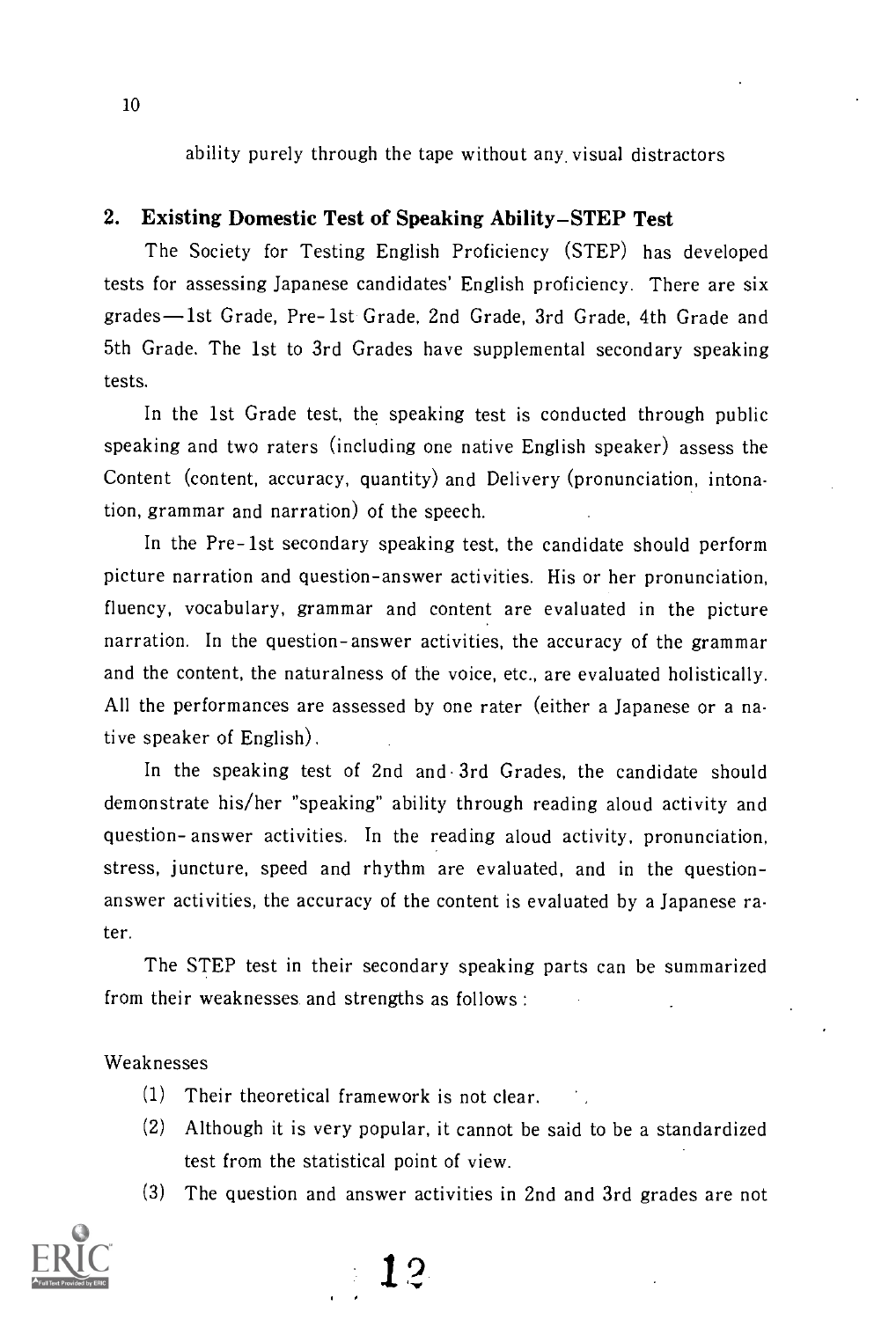- speaking tests.
- (4) There are many students who cannot take the "speaking" test because they cannot pass the preliminary written (multiple choice) test. For example, the present researcher's students.(approximately 300 in total) took the first written test of 2nd Grade and only 10% of them passed it. The test makers should clarify that the skills in the multiple choice test are reflecting the skills in the speaking test partially because the basic grammatical ability is common to all language skills. Otherwise, the results of the multiple choice test should not be a prerequisite for the speaking test.
- (5) The criteria is established based on the English language ability of Japanese students ; therefore, it is doubtful whether a successful candidate of a speaking test can speak English well in a real life situation.
- (6) Training for the examiners is. not well established, which makes for questionable reliability. In fact, no scorer reliability figures have been released.
- (7) Only one speaking ability task for each grade is not sufficient to evaluate a candidate's true speaking ability.

Strengths

- (1) Since there are six\_grades, it is easy for the candidates to set their individual goal separately, and goal setting can be a good motivation to study English.
- (2) Since the test is designed for Japanese students by Japanese test makers, there is little cultural gap in the questions.

#### 3. Overseas Research on Speaking Ability

1) Stansfield, C.W. (1990)

Charles W.Stansfield (1990) introduces the simulated oral proficiency interview (SOPI) which is a type of semi-direct speaking test that models, as closely as is practical, the format of the oral proficiency interview (OPT) of ILR and ACTFL.

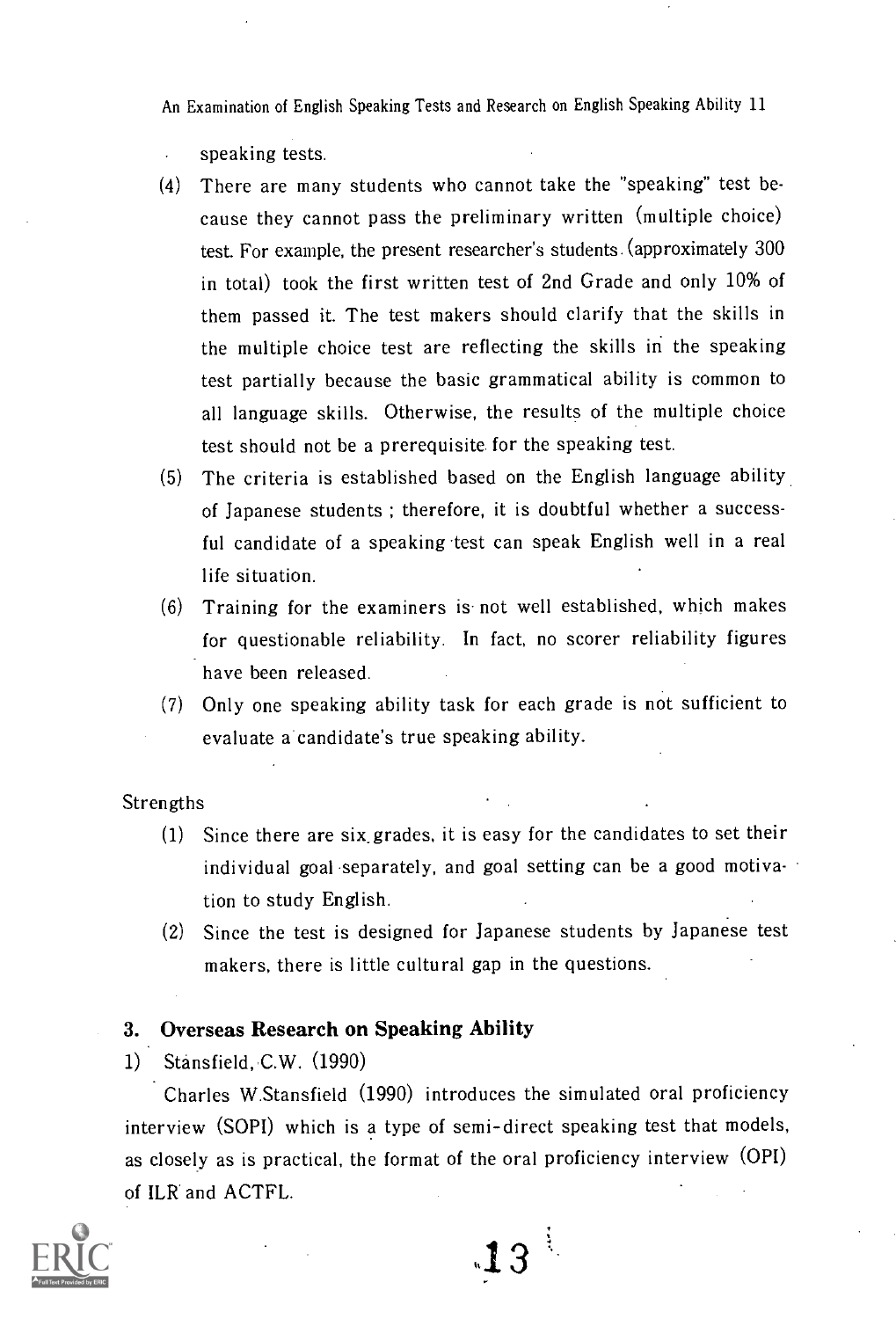The SOPI is a tape- recorded test first developed by Clark and Li (1986), and named by Stansfield as such in 1986. In this test, a trained interviewer is not needed. Also, it can be administered to a group of examinees. Lastly, the tape is scored by a trained rater using the ACTFL/ILR scale.

The results showed the correlation between the SOPI and the OPI to be .93. In other words, a semi-direct speaking test can have a high correlation with a direct speaking test.

The SOPI demonstrates many practical and psychometric advantages over the OPI. Stansfield, taking into consideration the fact that the SOPI highly correlates with the OPI, claims that it seems safe to say that both the OPI and the SOPI measure the same abilities through the analysis of the results of many cases between them. Finally, he states that Clark's (1978: 48) characterization of semi-direct tests should be considered as "second-. order substitutes for direct techniques."

2) Clark, J. L.D., and Swinton, S. S. (1980)

Clark and Swinton  $(1980)$  did research to determine the concurrent validity of the Test of Spoken English (TSE) in relation to the Foreign Service Institute (FSI) Oral Proficiency Interview (now ILROPI) by administering the two tests to 134 foreign teaching assistants at nine state universities.

The results indicate a high correlation (.79) between the TSE and FSI total scores. Thus, Clark and Swinton contend that the TSE can be considered a reasonable alternative to the FSI interview when it is not possible to carry out testing in a face to face setting.

Although this statement is milder and more reserved than that of Stansfield who strongly claims the equality of a direct test and a semidirect test, Clark and Swinton's research gives another example of stressing the efficiency of a semi-direct speaking test.

3) Lowe, P. and Clifford, R. (1980) Lowe and Clifford studied the correlation between the Recorded Oral



 $14:$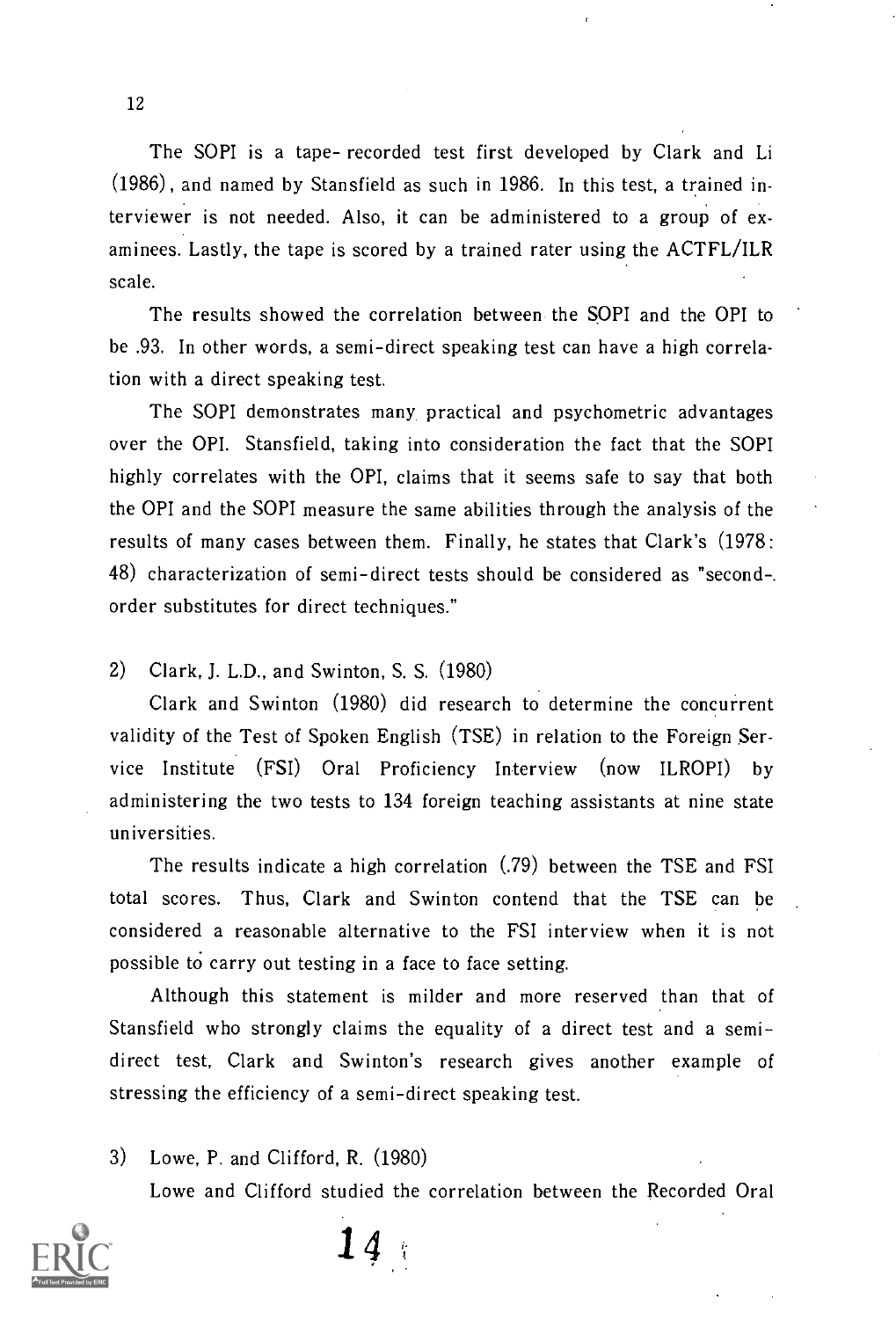Proficiency Examination (ROPE) - a semi-direct measure of overall proficiency and an oral interview- -a version of the Foreign Service Institute oral interview.

The results showed a surprisingly high correlation (.90) between them. Their conclusion is that alternate test elicitation techniques like a semi-direct test which have satisfactory validity can be developed and used where a direct test such as an interview test is impossible.

Lowe and Clifford's research is also an example of stressing the efficiency of a semi-direct speaking test which can be a substitute for a direct test.

4) Oka's Review Work (1984)

According to Oka (1984) , in addition to those existing tests of semidirect speaking tests such as TSE, ARELS, some scholars have conducted research on the effectiveness of semi- direct speaking tests- - Pimsleur (1961) , Stack (1960) . Stack's test can be considered practical for lower level students in terms of its length of the time and ease of scoring.

Research on a direct speaking test was conducted in the form of discrete point measurement (Clark 1972 ; Valette 1977 ; Pimsleur 1966), interview tests (Harris 1969, Heaton 1975) and speech making tests (Heaton 1975).

Furthermore, there have been communicative tests --role playing with picture stimuli (Ilyin 1972 ; Upshur 1971a).

5) Shohamy, E. (1983)

Shohamy (1983) dealt with the assessment of speaking ability through interviews and through reporting. What she found was that there was a difference in the students' speaking ability depending on the speech modes (interviews, question-answer, dialogues etc.). Her claim is that it is unfair to decide students' speaking ability only through the result of one task mode.

Shohamy's statement encouraged the present researcher to construct a large scale speaking test consisting of different task modes.

 $\frac{15}{15}$ 

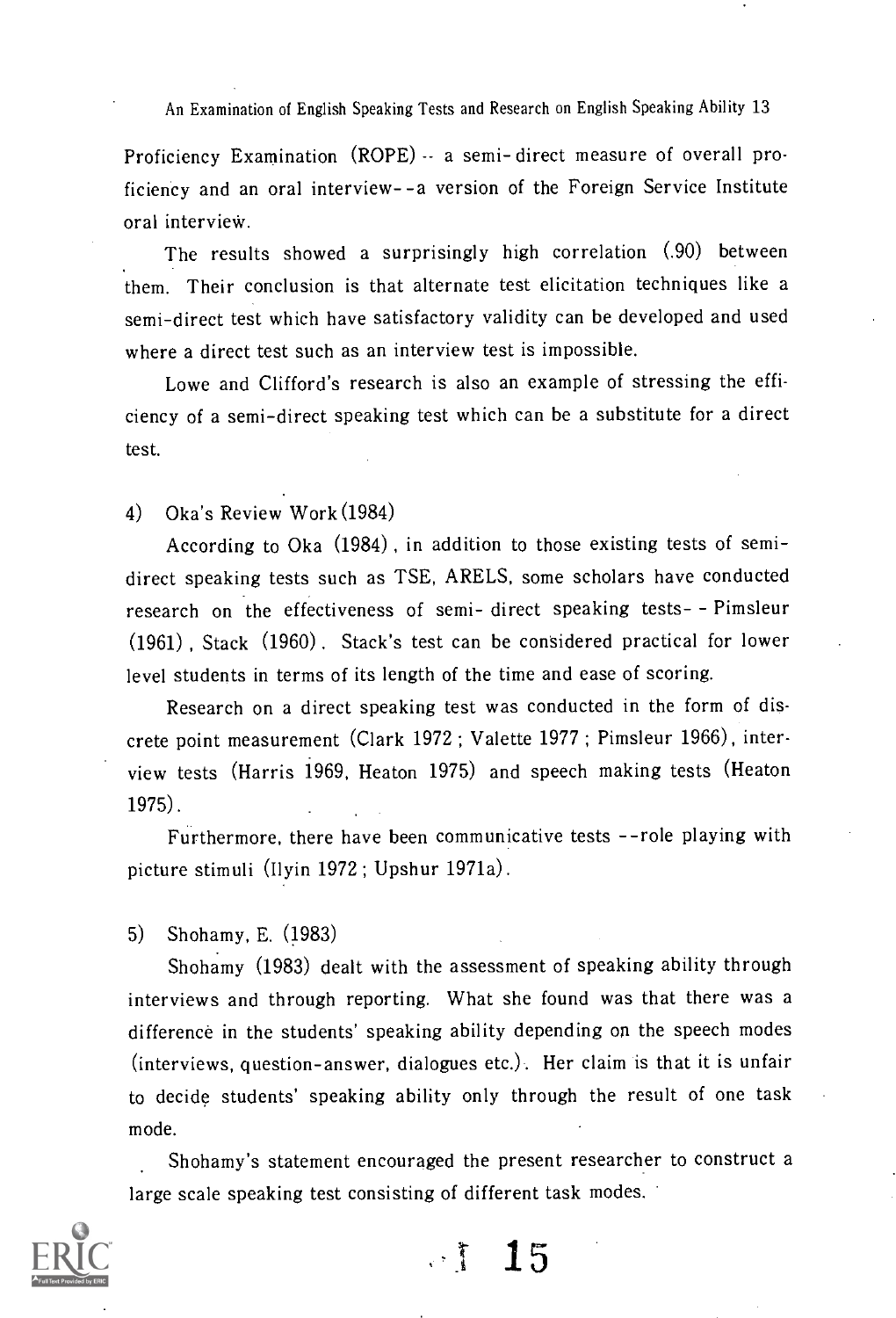6) Sanders, S. L. (1981) and Riggenbach, H. R. (1989)

Sanders (1981) and Riggenbach (1989) dealt with speaking (or speeches) in their doctoral dissertations.

Sanders dealt with the techniques of conversational analysis to examine three features of the students' communicative competence (in the sense of oral proficiency) :

(1) ability to respond to different question types

(2) ability to produce expansions and accounts

(3) ability to perceive and focus topics

She obtained valuable insight concerning features to look for in scoring the oral proficiency interview through the application of conversational analysis. She further suggested a technique for examining student speech without the necessity of evaluating its correctness in the grammatical sense.

Her dissertation does not give much relevant information from the statistical point of view. However, the idea of these three features of communicative competence and the insistence of the focus on effective communication should be taken into account for the present test's scoring criteria.

Riggenbach tried to explore specific fluency-related features in the speech of six non-native subjects. Her findings suggest that fluency is a complex, high-order linguistic phenomenon, and that intuitive judgements about fluency level may take into account a wide range of linguistic phe nomena.

It is not easy to surmise how fluency influences the raters' judgement; nonetheless, Riggenbach's paper is a valuable study vis-a-vis reconsidering the definition of fluency in the present study.

#### 4. Research in Japan on Speaking Ability

4.1 Studies on College Students

1) Ogasawara, Y. (1987)

Ogasawara tried to develop a workable set of scales to assess oral proficiency, especially at the lower levels of proficiency by following the model

 $\mathbf{16}$ 

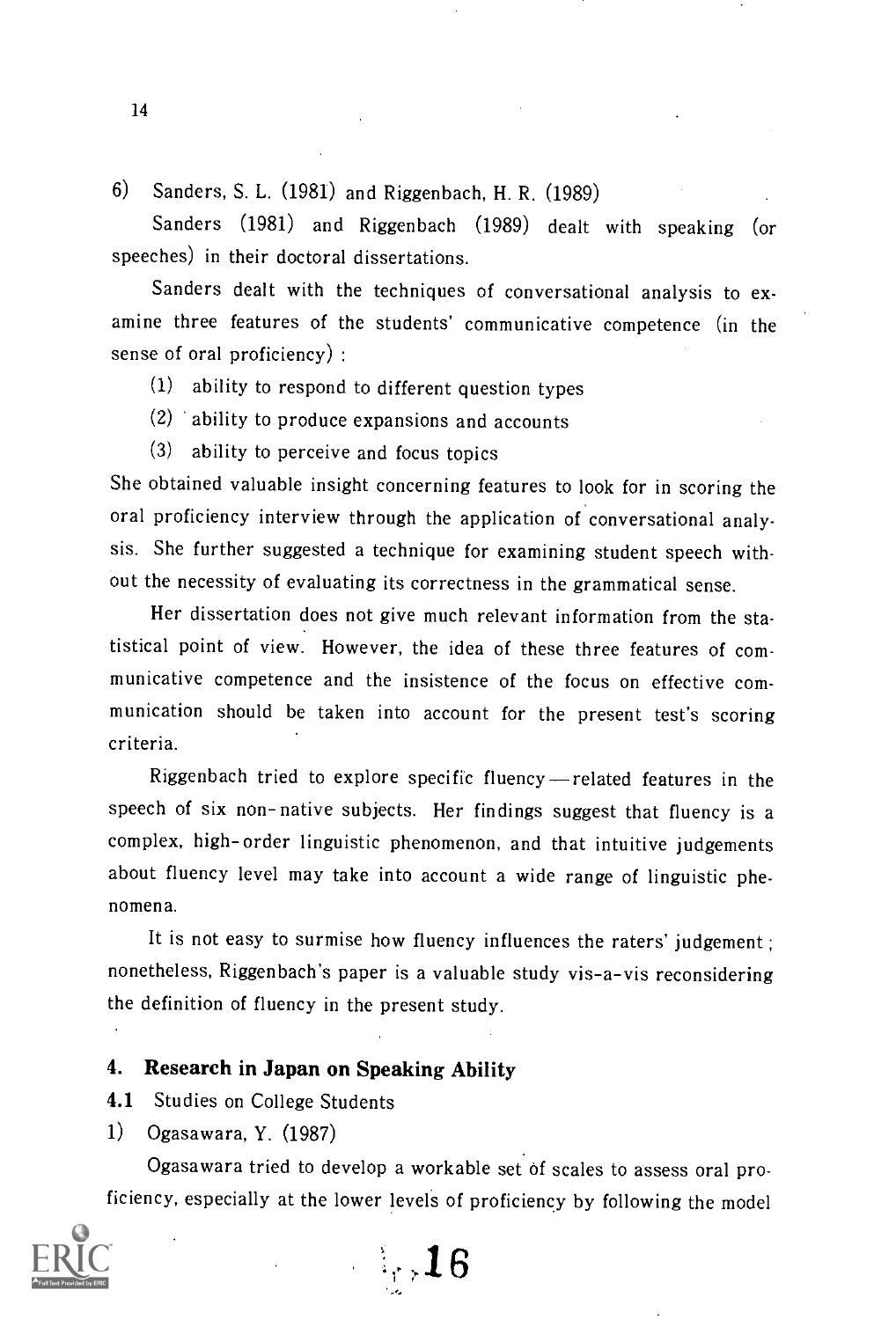of existing FSI Oral Interview (now ILROPI).

She took the stance that an interview would be most desirable for assessing oral proficiency, although she admits that the discrete-point test and the integrative test may be complementary and not mutually exclusive.

The structure of the interview is quite similar to the ACTFLOPI, starting with a warm- up, followed by a level check, a probe, and a wind- up. The inteviewer can use a picture telling technique for the lower level students. The test lasts for about ten minutes.

Ogasawara used 33 Japanese college students as subjects and 10 raters (five native English speakers and five Japanese teachers) scored the videotaped interviews using a 12 level scale.

What she found was an inter-rater reliability of  $(.972)$ , which is surprisingly high in this type of oral production test.

The content validity was checked against the syllabus for the course, although the present researcher would like to know how the course syllabus was constructed from the theoretical framework of communicative competence.

Ogasawara's research is a valuable work to support the efficiency of an interview test ; nevertheless, the present researcher must ask the following questions in addition to her stated problems (level description and the importance of rater training) :

- (1) Do we really need a 12-point scale?
- (2) Is it possible to avoid the Halo effect in a face to face interaction?
- (3) Are we sure what the speaking ability of this test is composed of?
- (4) Is it practical to have an interview test which a Japanese classroom teacher conducts in the Japanese context where class size is of 30-40 students and administer each interview under the same conditions?

#### 2) Morita, Y. (1987)

Morita (1987) contends that the teaching of speaking and eventually the evaluation of speaking ability should be conducted not only by native English speakers but also by Japanese teachers even at the college level.



 $-17$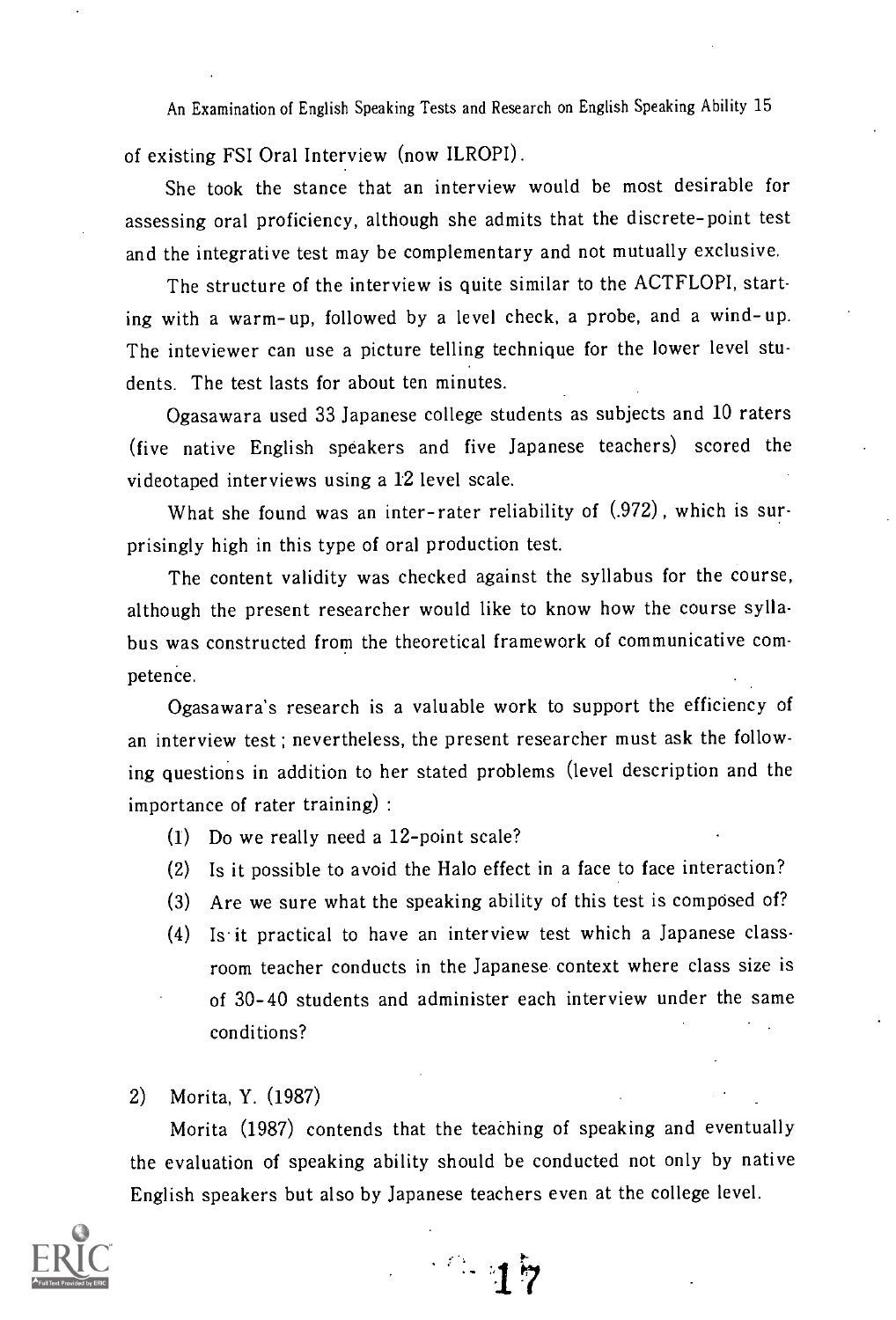After surveying Ilyin's Oral Interview Test, Upshur's Oral Communication Test, FSI Oral Interview and a semi-direct test using the language laboratory, he offered a pair-work speaking test using an information gap filling task in role playing, which is called "Aural- Oral Communication Ability Test". He reported the results obtained from his students

He stated the following merits and demerits of his test :

#### Merits

- (1) It is feasible in a 30-40 student class.
- (2) An information gap drill can be conducted in daily classroom activities to obtain high efficiency of the test, and eventually a high backwash effect can be expected.

#### Demerits

- (1) Since the obtained scores are for a pair, it is difficult to know individual ability.
- (2) If there is a large proficiency discrepancy between the two testees, the reliability is low.
- (3) The quality of communication may not be measured.

Judging from these results, we cannot avoid facing the dilemma of a gap between practicality and reliability/ validity.

3) Nakasako, S. (1987) and Cantor, G. W. (1987)

Nakasako (1987) introduces a way of public speaking for the evaluation of Japanese students' English speaking ability. He suggests that teachers should try to improve their own evaluation system and to evaluate the students' oral proficiency as objectively as possible.

Cantor (1987) , from the native English speaker's point of view as an English conversation teacher, recommends some sub-tasks for a speaking test (e. g., giving a short talk or report ; responding to situations ; discussions, interviews; role plays). Furthermore he advises us to consider the following :

(1) whether to rate students on a number of different categories or simply on the basis of their overall fluency or communicative abil-

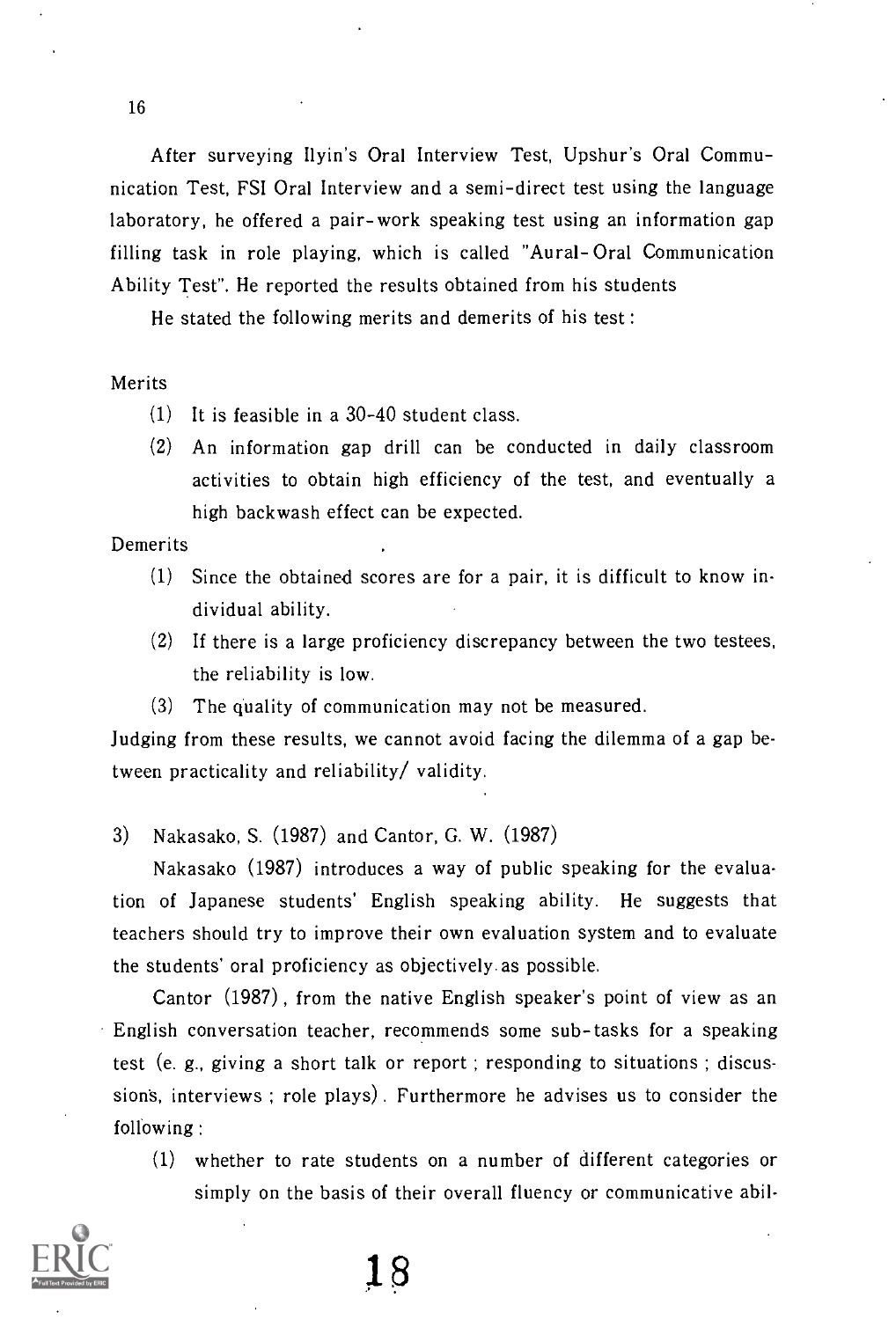ity ; in other words, analytic assessment versus holistic assessment

- (2) whether or not to record tests for grading purposes
- (3) whether to use more than one person to grade tests

#### 4.2 Studies on High School Students

1) Takeda, S. (1990)

Takeda (1990) evaluated Japanese high school students' (517 in total) speaking ability using a modified version of John Upshur's Productive Communication Test. He used only four test items.

From the practical point of view, his test is acceptable (it took four minutes per person). Also, face validity can be recognized since students used spoken language in the real situation.

However, we are not sure if his test was valid in other respects or reliable with only four test items and with only one task mode even if the number of his subjects was 517.

2) Sakai, S. (1991)

Sakai (1991) tried to develop a way of evaluating Japanese high school students' oral communication ability in a classroom setting.

He used a pair work test of an information gap filling task with role play for the test. His subjects were 14 (seven pairs) students. The notion of the pair work was selling/buying with 10 sub-test items.

His test is reasonable from the practical viewpoint and has face validity since the students did perform in English. Weaknesses of his test are :

- (1) the number of notions (only one) is so restricted to investigate the theoretical application.
- (2) the number of test modes (only one) is limited to assess students' diversified speaking ability.

#### 4.3 Study on Junior High School Students

Uchiki (1991) proposed a way of assessing junior high school students' speaking ability by offering a combination of an informal test with a

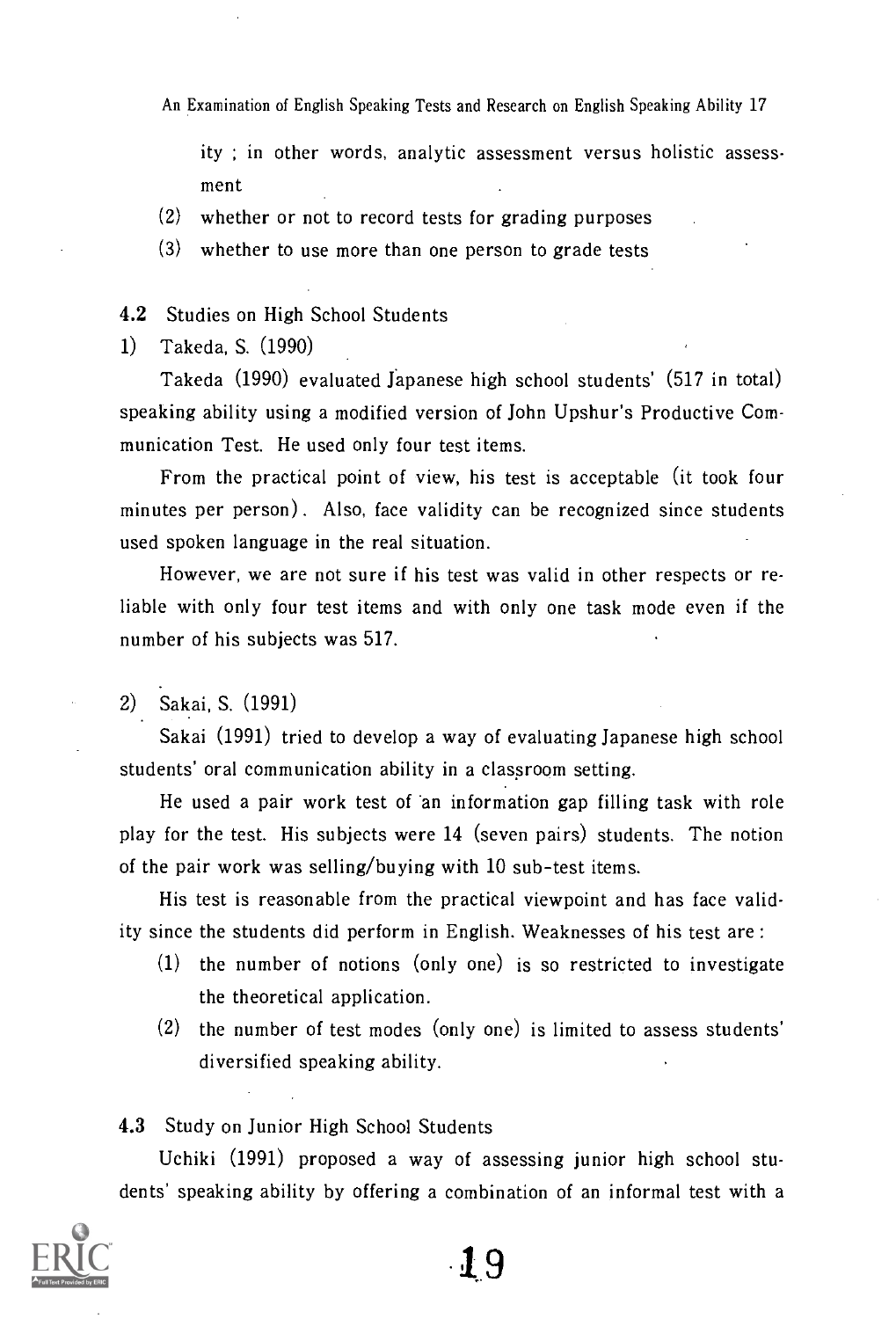formal test with the following considerations :

- (1) the test can be conducted in a 40-student classroom setting
- (2) the test should be a direct speaking test

In his test consisting of two tasks (a listening test and a speaking test) , there is peer evaluation of a speaking test for the informal test and a teacher's speech evaluation for the formal test.

The present researcher agrees with the idea that informal tests and formal tests should play a complementary role to grasp the fair evaluation of students' speaking ability. Nevertheless, he is not convinced with the validity of peer evaluation although he admits that peer evaluation facilitates students' involvement in the speaking activities from the viewpoint of mutual encouragement.

#### 5. Summary and Conclusions

We examined tests of English speaking ability (overseas and domestic) and research on measurement of English speaking ability in terms of the crucial testing elements such as definition of speaking ability, validity, reliability, practicality and other related factors.

Firstly, we dealt with existing overseas speaking tests by seperating them into two categories (Direct Tests and Semi-Direct Tests) :

- (1) Direct Tests
	- e. g., Cambridge Tests (PET, Pre-PET), ILROPI, ACTFLOPI
- (2) Semi-Direct Tests
	- e. g., TSE, ARELS

Secondly, we discussed an existing domestic test (STEP Test) by focusing on the speaking part.

Thirdly we examined previous studies, not only overseas but also domestic, on speaking ability :

 $\cdot \cdot$  9 $\cap$ 

(1) Studies Overseas

e. g., Stansfield (1990) , Clark and Swinton (1980), Shohamy (1983), Sanders (1981), Riggenbach (1989)

(2) Studies in Japan

e. g., Ogasawara (1987), Morita (1987), Takeda (1990), Sakai

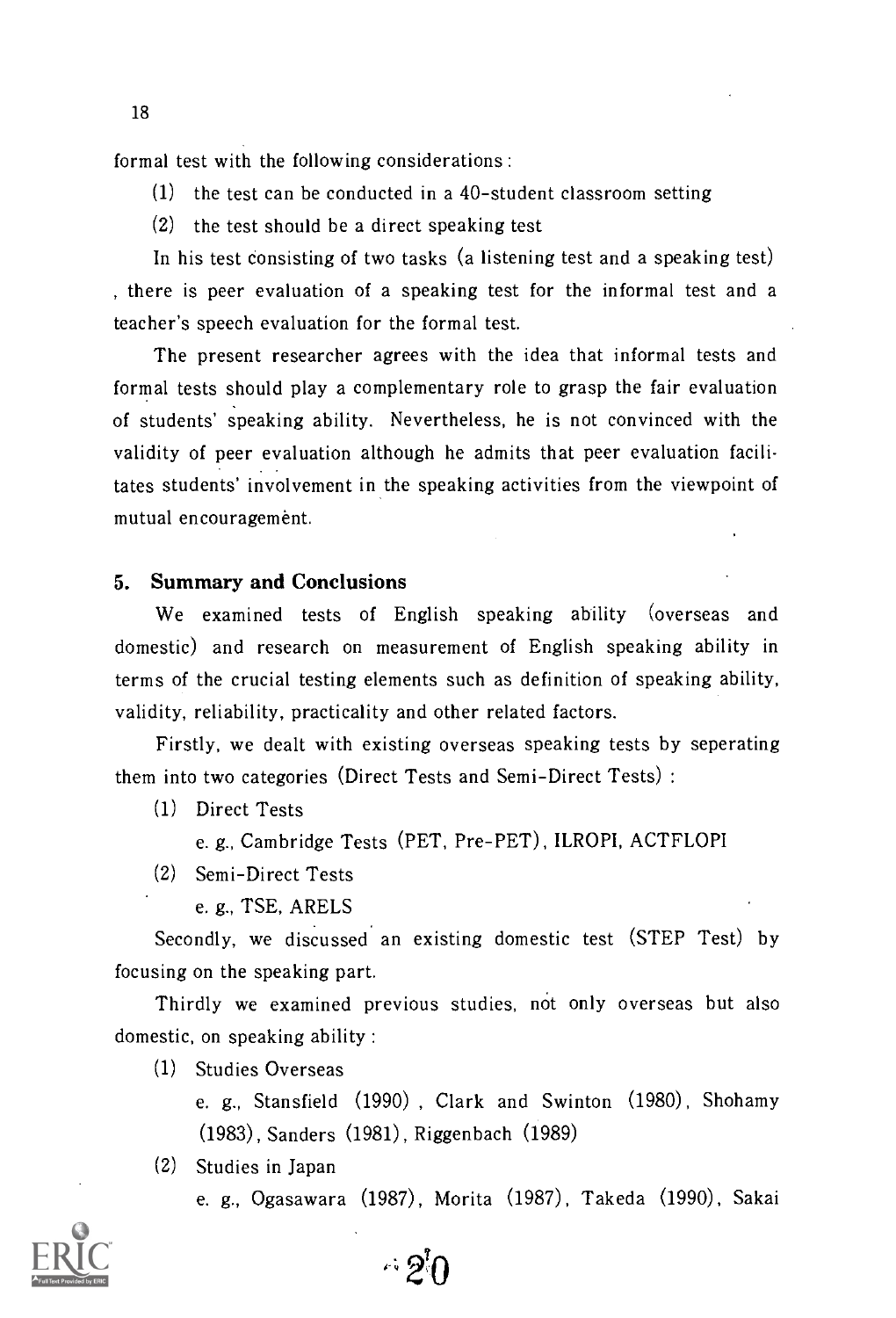(1991)

This comprehensive study on existing speaking tests and the previous research provides us with the following findings :

- (1) Existing overseas speaking tests cannot be directly employed for assessing Japanese students' speaking ability in a classroom situation because of their level of difficulty and lack of practicality in the Japanese classroom situation.
- (2) There are almost no valid and reliable speaking tests available in a classroom setting to assess the lower and intermediate level students' speaking ability minutely.
- (3) Few studies are concerned with the definition of the construct of speaking ability.
- (4) Few Japanese scholars have conducted research on the influences of the speech modes (or the test tasks) on students' speaking performance.
- (5) There are no large scale speaking tests developed in Japan which are based on native speakers' scoring standards that can be easily conducted by Japanese teachers.

Therefore we need to construct in Japan a speaking test by taking into account the following seven points :

- 1) The need, especially at the college level, to improve English speaking ability and the testing of English speaking ability
- 2) The recognition of the problems of using productive speaking tests with students who have been accustomed to passive tests such as true false tests, or multiple choice tests and are hesitant to demonstrate their speaking ability in English
- 3) The ambiguity of the definition of speaking ability in the framework of Communicative Competence
- 4) The lack of sufficient validity of available speaking tests
- 5) The lack of the reliability of present speaking tests
- $6$ ) The inadequacy of traditional elicitation techniques for speaking tests
- 7) The unavailability of large scale speaking tests based on native

 $3.1$ 

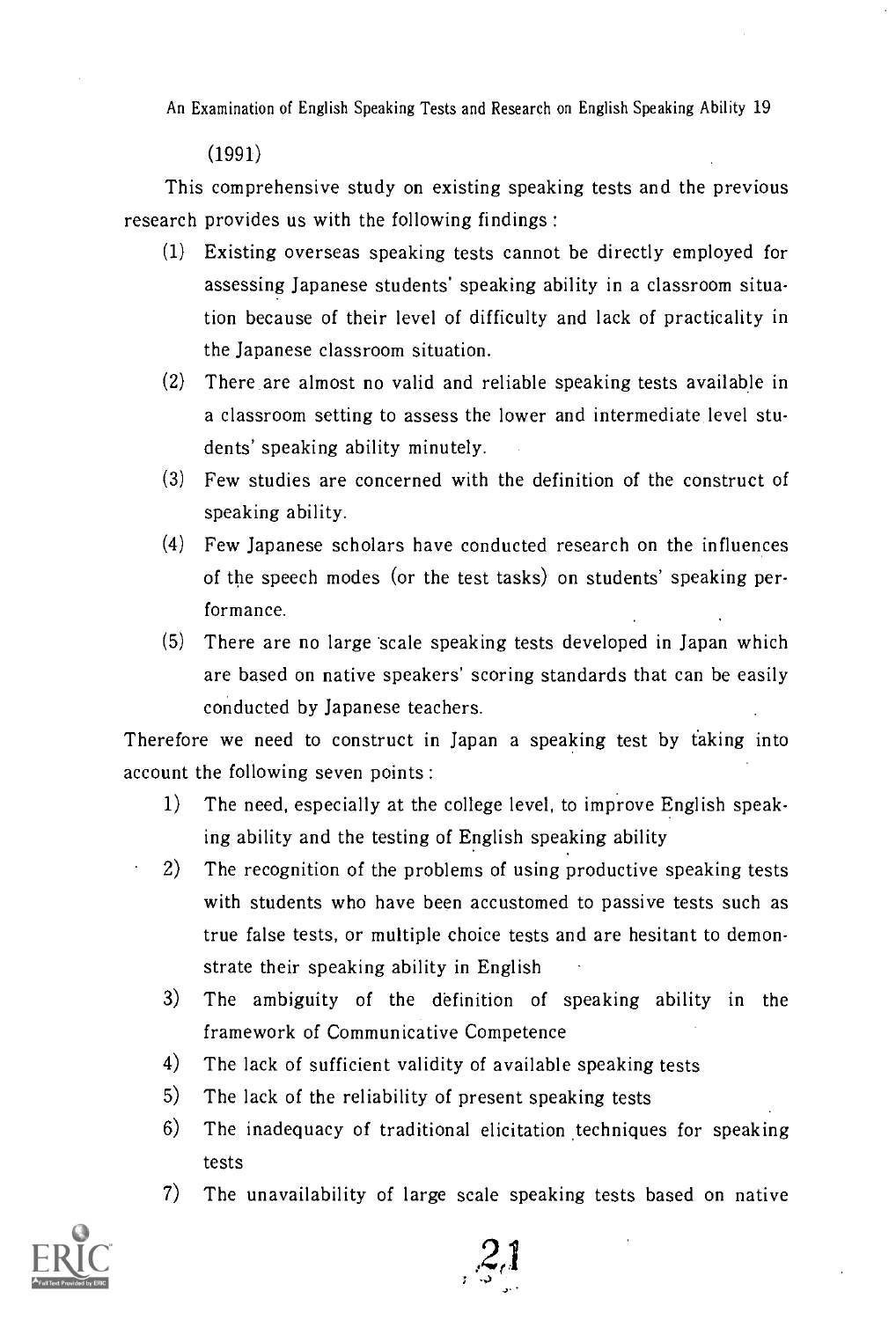speakers' standards as well as experienced Japanese English teachers' standards for the Japanese teachers' use

Finally, it is hoped, we will be able to examine in the future the detailed components of Japanese students' English speaking ability from the viewpoint of Communicative Competence by exploring native speakers' rating system. Although Communicative Competence only has a 20 year track record, its creditability will be greatly enhanced when we make an objective test to evaluate Japanese students' English speaking ability. The uniqueness of this test is that it will be designed to be conducted in a classroom setting by Japanese teachers of English, easily, quickly, effectively and economically.

#### BIBLIOGRAPHY

- ACTFL (The American Council on the Teaching of Foreign Languages). (1986). ACTFL Proficiency Guidelines. New York : The American Council on the Teaching of Foreign Languages.
- ACTFL (The American Council on the Teaching of Foreign Languages). (1987). ACTFL Japanese Proficiency Guidelines. New York : The American Council on the Teaching of Foreign Languages.
- ACTFL (The American Council on the Teaching of Foreign Languages). (1989). The ACTFL Oral Proficiency Interview : Tester Training Manual. New York : The American Council on the Teaching of Foreign Languages.
- Alderson, J. C., Krahnke, K. J. and Stansfield, C. W. (Eds.). (1987). Reviews of English Language Proficiency Tests. Washington, DC: TESOL
- American Psychological Association. (1985). Standards for Educational and Psychological Testing. Washington, DC: American Psychological Association.
- ARELS Oral Examinations (Association of Recognized Language Schools Oral Examinations in Spoken English). Tony, T. (1987). Association of Recognized Language Schools Oral Examinations in Spoken English. In J. C. Alderson, K. J. Krahnke and C. W. Stansfield (Eds.), Reviews of English Language Proficiency Tests (pp.5-7). Washington, DC: TESOL.
- ARELS Oral Examinations. Davies, S and West, R. (1989). The Longman Guide to English Language Examinations (pp.5-10). Longman.
- Bachman, L. F. (1990). Fundamental Considerations in Language Testing. Oxford : Oxford University Press.

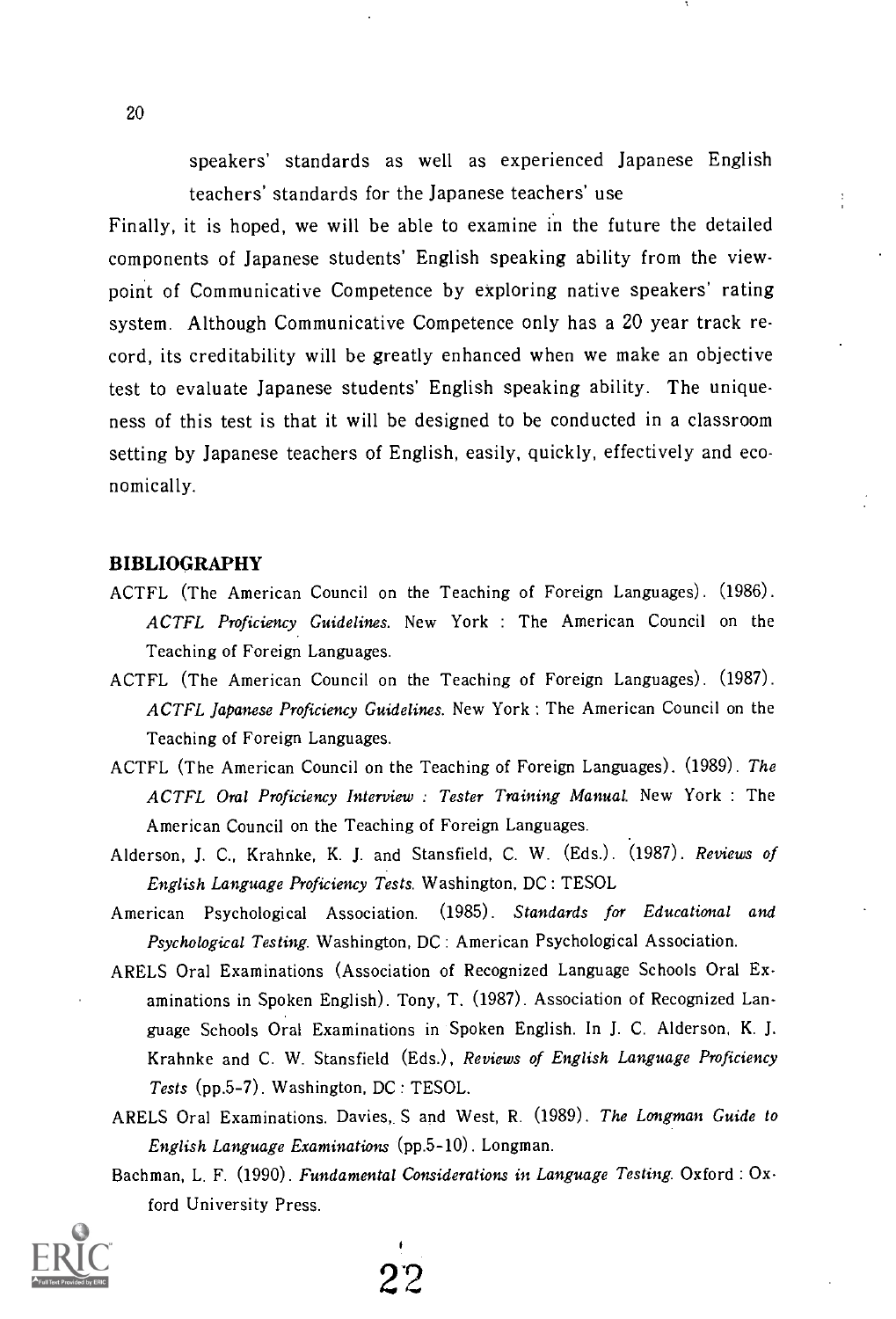- Cantor, G. W. (1987). Testing in the conversation classroom. Eigogaku-Ronsetsu-Shiryo (Papers in English Linguistics) 21, 683-689.
- Clark, J. L. D. (1972). Foreign-Language Testing Theory and Practice. Philadelphia : The Center for Curriculum Development.
- Clark, J. L. D. (1979). Direct vs. semidirect tests of speaking ability. In EJ.Briere and F.B.Hinofotis (Eds.), Concepts in language testing : Some recent studies (pp.35-49). Washington, DC: TESOL.
- Clark, J. L. D. and Swinton, S. S. (1979). An Exploration of Speaking Proficiency Measures in the TOEFL Context. TOEFL Research Reports. Report 4. Princeton, NJ : Educational Testing Service.
- Clark, J. L. D. and Swinton, S. S. (1980). The test of spoken English as a measure of communicative ability in English-medium instructional settings. TOEFL Research Reports. Report 7. Princeton, NJ : Educational Testing Service.
- Clark, J. L. D. and Li, Y. (1986). Development, validation, and dissemination of a proficiency-based test of speaking ability in Chinese and an associated assessment model for other less commonly taught languages. Washington, DC : Center for Applied Linguistics.
- Davies, S and West, R. (1989). The Longman Guide to English Language Examinations. Longman.
- Dornyei, Z. and Thurrel, S. (1991). Strategic competence and how to teach it. ELT Journal, 45/1.
- Duran, R. P., Canale, M., Penfield, J., Stansfield, C. W. and Liskin- Gasparro, J. (1985). TOEFL from Comunicative Viewpoint of Language Proficiency : A Working Paper. TOEFL Research Reports Report 17. Princeton, NJ : Educational Testing Service.
- ETS (Educational Testing Service). (1985). Interagency Language Roundtable Skill Level Descriptions. In R. P. Duran, M. Canale, J. Penfield, C. W. Stansfield and J. E. Liskin-Gasparro) (Eds.), TOEFL from a Communicative Viewpoint on Language Proficiency : A Working Paper. TOEFL Research Reports Report 17 (Appendix E). Princeton, NJ : Educational Testing Service.
- ETS (Educational Testing Service). (1990). Test of Spoken English manual for score users. Princeton, NJ : Educational Testing Service.
- Gonzalez, R. D. (1987). Ilyin Oral Interview. In J. C. Alderson, K. J. Krahnke and C. W. Stansfield (Eds.), Reviews of English Language Proficiency Tests (pp.41-43). Washington, DC: TESOL.
- Hargreaves, P. (1987). Royal Society of Arts (RSA) : Examinations in the Communicative Use of English as a Foreign Language. In J. C. Alderson, K. J.



2 3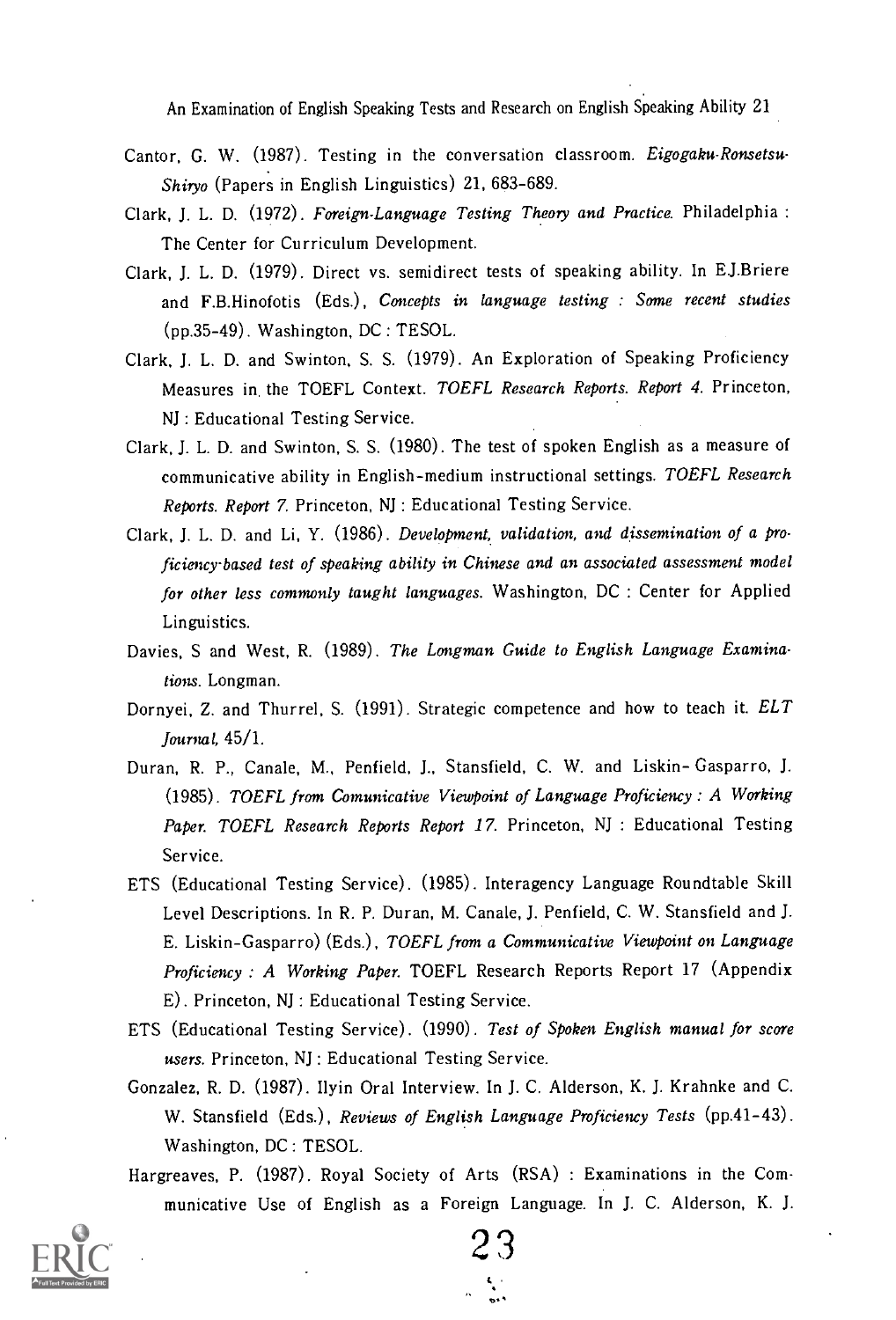Krahnke and C. W. Stansfield (Eds.), Reviews of English Language Proficiency Tests (pp.32-34). Washington, DC: TESOL.

- Harris, D. P. (1969). Testing English as a Second Language. New York : McGraw-Hill.
- Heaton, J. B. (1975). Writing English Language Tests. 2nd Impression (1989). London : Longman.
- Ilyin Oral Interview. Ilyin, D. (1972). Ilyin Oral Interview. Rowley, Mass: Newbury House.
- ILR (Interagency Language Roundtable). Pardee, L. (1987). Interagency Language Roundtable Oral Proficiency Interview. In J.C.Alderson, K. J. Krahnke and C. W. Stansfield (Eds.), Reviews of English Language Proficiency Tests (pp.43-47). Washington, DC:.TESOL.
- Lowe, P. and Clifford, R. (1980). Developing an indirect measure of overall oral proficiency. In J. R. Frith (Ed.), Measuring Spoken Language Proficiency (pp.31-39). Washington, DC: Georgetown University Press.
- Morita, Y. (1987). Toward communicative efficiency. Eigogaku-Ronsetsu-Shiryo (Papers in English Linguistics) 21, 1-8.
- Nakasako, S. (1987). Evaluation of public speaking for Japanese EFL/ESL students. Eigogaku-Ronsetsu-Shiryo (Papers in English Linguistics) 21, 87-92.
- Negishi, M. (1990). Hanasu noryoku no hyoka (Assessment of speaking ability). The Forum for English Language Teachers (FELT) 6, 39-42. Tokyo : The Institute for Research in Language Teaching.
- Ogasawara, Y. (1987). Interview Assessment Scale for Japanese University Students. Studies in Foreign Language Teaching 9, 3-78. Tsukuba University Center.
- Oka, H. (Ed.). (1984). Eigo-no-supiikingu (English Speaking). Tokyo: Taishukan.
- PET (Preliminary English Test). Fried-Booth, D. L. and Hashemi, L. (1988). PET Practice Tests 1. Cambridge University Press. Akagawa, Y. (Ed.) (1989), Japanese Edition. Tokyo : Kenkyusha.
- Pimsleur, P. (1961). A French speaking proficiency test. The French Review 34, 5, 470-79.
- Pimsleur, P. (1966). Speaking skill. In A. Valdman (Ed.), Trends in Language Teaching (pp.194-207). New York : McGraw-Hill.
- Pre- PET (Pre- Preliminary English Test). Cambridge Examinations Development Unit. (1988). Pre-PET Test Book. Tokyo : Kenkyusha.
- Riggenbach, H. R. (1989). Normative fluency in dialogue versus monologue speech : A microanalytic approach. (Doctoral dissertation, University of California at Los Angeles). Dissertation Abstracts International, 50, 2039A.



2 4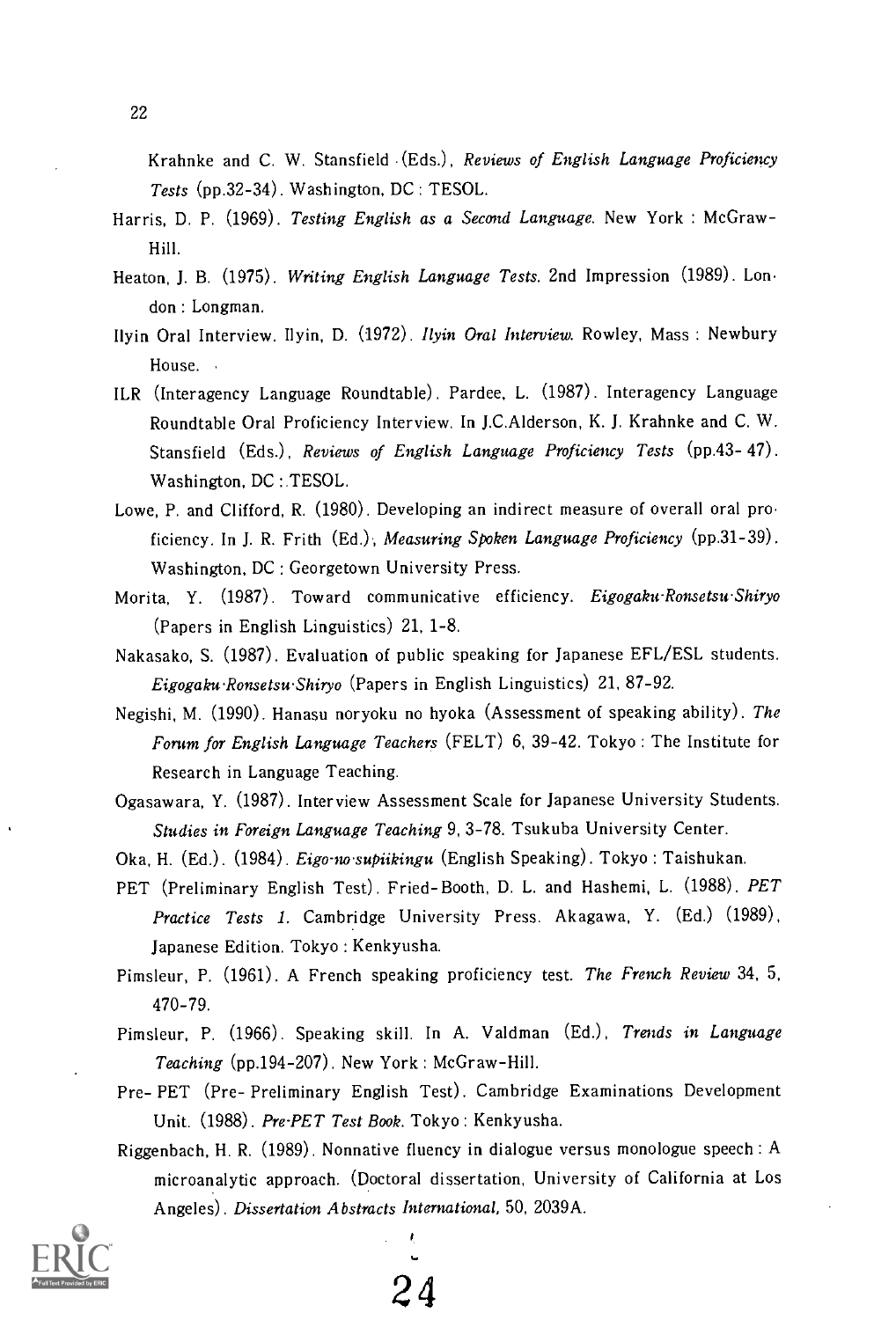- RSA (Royal Society of Arts Examinations). Davies, S and West, R. (1989). The Longman Guide to English Language Examinations (pp.106-108). Longman.
- Sakai, S. (1991). Eigono- oralukomyunikeshon- noryoku- o- sokuteisuru- tesutonokaihatsu (A test development to evaluate oral communication ability in English). STEP Bulletin 3, 59-72. Tokyo : The Society for Testing English Proficiency.
- Sanders, S. L. (1981). Negotiating Understanding in the ESL Oral Proficiency Interview. (Doctoral dissertation, University of South Carolina). Dissertation Abstracts International, 42, 5109A.
- Shohamy, E. (1983). The stability of oral proficiency assessment on the oral interview testing procedures. Language Learning 33, 4, 527-40.
- Stack, E. M. (1960). The Language Laboratory and Modern Language Teaching. New York : Oxford University Press.
- Stansfield, C. W. (1990). An evaluation of simulated oral proficiency interviews as measures of spoken language proficiency. In J. E. Alatis (Ed.), Georgetown University Round Table Language and Linguistics 1990 (pp.228- 34). Washington, DC: Georgetown University Press.
- STEP (The Society for Testing English Proficiency). (1992). STEP Bulletin 4, 158- 59. Tokyo : The Society for Testing English Proficiency.
- Takeda, S. (1990). Eigoniyoru- komyunikeishon- no- sokuteini- kansuru- kenkyu (A study on the evaluation of communication ability in English). STEP Bulletin 2, 71-85. Tokyo : The Society for Testing English Proficiency.
- TOEIC (Test of English for International Communication). Perkins, K. (1987). Test of English for International Communication. In J. C. Alderson, K. J. Krahnke and C. W. Stansfield (Eds.), Reviews of English Language Proficiency Tests (pp.81- 83). Washington, DC: TESOL.
- TSE (Test of Spoken English). Bailey, K. (1987). Test of Spoken English. In J. C. Alderson, K. J. Krahnke and C. W. Stansfield (Eds.), Reviews of English Language Proficiency Tests (pp.84-86). Washington, DC: TESOL.
- TSE (Test of Spoken English). (1990). TSE Manual for Score Users. Princeton, NJ : Educational Testing Service.
- Uchiki, K. (1991). Supiikinguniokeru-hatuswanoryoku- to-taionoryoku-no-ikuseitohyoka (How to assist and evaluate students' speaking ability--productive ability and interactive ability). STEP Bulletin 3, 29-45. Tokyo: The Society for Testing English Proficiency.
- University of Cambridge Local Examinations Syndicate. (1989). Examination summaries. In S. Davies and R. West (Eds.), The Longman Guide to English Language Examinations (pp.114-128). Longman.



25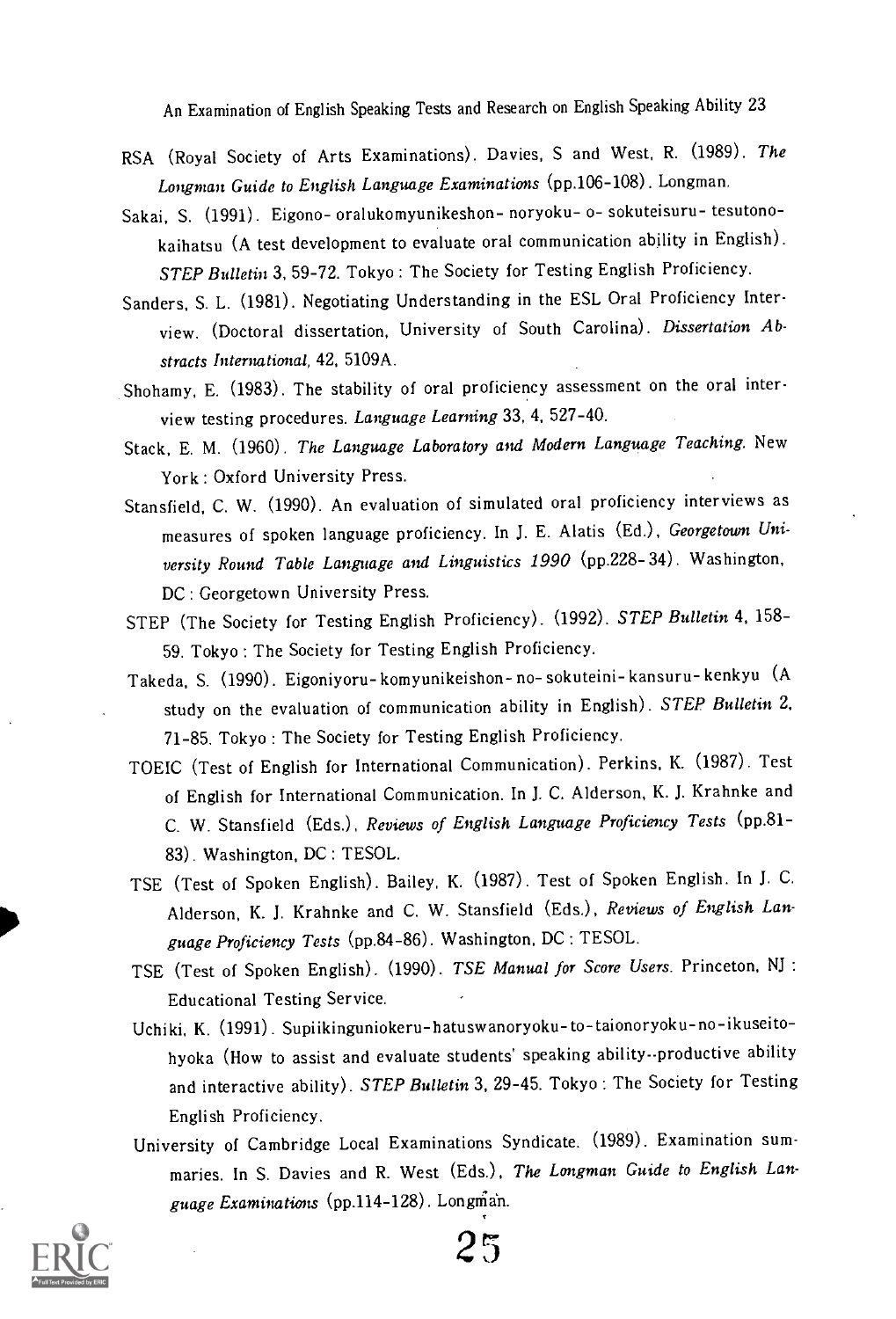- Upshur's Oral Communication Test. Upshur, J. A. (1971a). Objective evaluation of oral proficiency in the ESOL classroom. TESOL Quarterly 5, 1, 47-59.
- Upshur, J. A. (1971b). Productive communication testing : a progress report. In G. Perren and J. L. Trim (Eds.), Applications in Linguistics (pp.435- 42). Cambridge : Cambridge University Press.
- Upshur, J. A. (1979). Functional proficiency theory and a research role for language tests. In E. J. Briere and F. B. Hinofotis (Eds.), Concepts in Language Testing : Some Recent Studies (pp.75-100). Washington, DC: TESOL.
- Valette, R. M. (1977). Modern Language Testing. 2nd Ed. New York : Harcourt Brace Jovanovich.
- van Ek, J. A. and Alexander, L. G. (1975). Threshold Level English. Oxford : Pergamon.

24

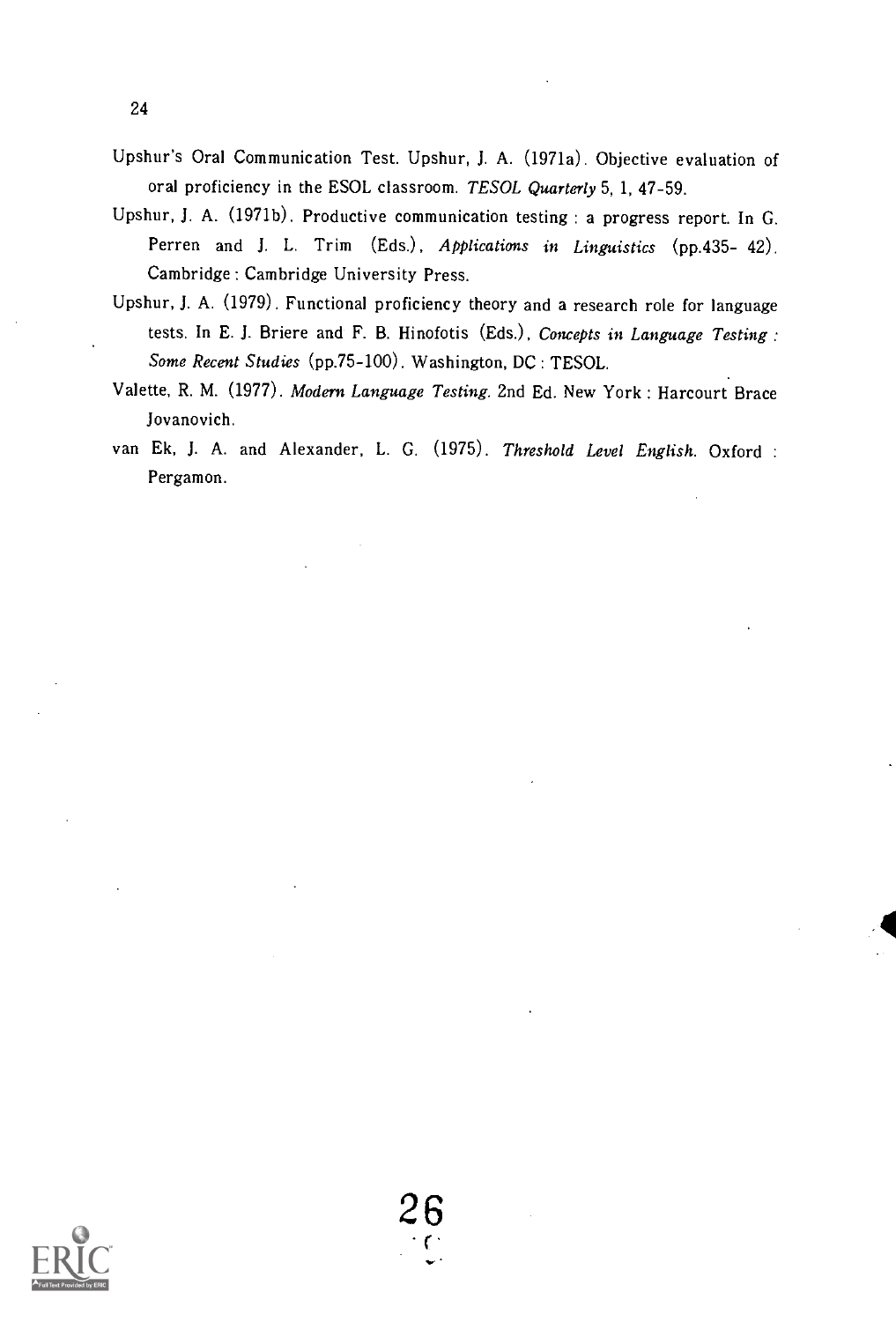

### II. REPRODUCTION RELEASE:

In order to disseminate as widely as possible timely and significant materials of interest to the educational community, documents announced in the monthly abstract journal of the ERIC system, Resources in Education (RIE), are usually made available to users in microfiche, reproduced paper copy, and electronic media, and sold through the ERIC Document Reproduction Service (EDRS). Credit is given to the source of each document, and, if reproduction release is granted, one of the following notices is affixed to the document.

If permission is granted to reproduce and disseminate the identified document, please CHECK ONE of the following three options and sign at the bottom of the page.



Documents will be processed as Indicated provided reproduction quality permits. If permission to reproduce is granted, but no box is checked, documents will be processed at Level 1.

I hereby grant to the Educational Resources Information Center (ERIC) nonexclusive permission to reproduce and disseminate this document as indicated above. Reproductión from the ERIC microfiche or electronic media by persons other than ERIC employees and its system contractors requires permission from the copyright holder. Exception is made for non-profit reproduction by libraries and other service agencies to satisfy information needs of educators in response to discrete inquiries. Sian Signature:  $here, \rightarrow$   $ere, \rightarrow$  Organization/Address please organization/Address:<br>please  $7$ okyo ke i 2 a j  $\left(Mn\right)VPS_1/\left(\frac{1}{2}\right)$ Printed Name/Position/Title: <u>ruti NAKAMURA Prof.</u> Telephone:<br>
D 42 4 - 8 7 - 12 9 7 FAX: 0 42 3 - 28 - 29 28<br>E-Mail Address: 0 11

(over)

 $-34$  Minami-ch

Kokubunji-shi Toky

 $4f-f$  $f_0$   $\tau$ 

 $J_{OM,am}$